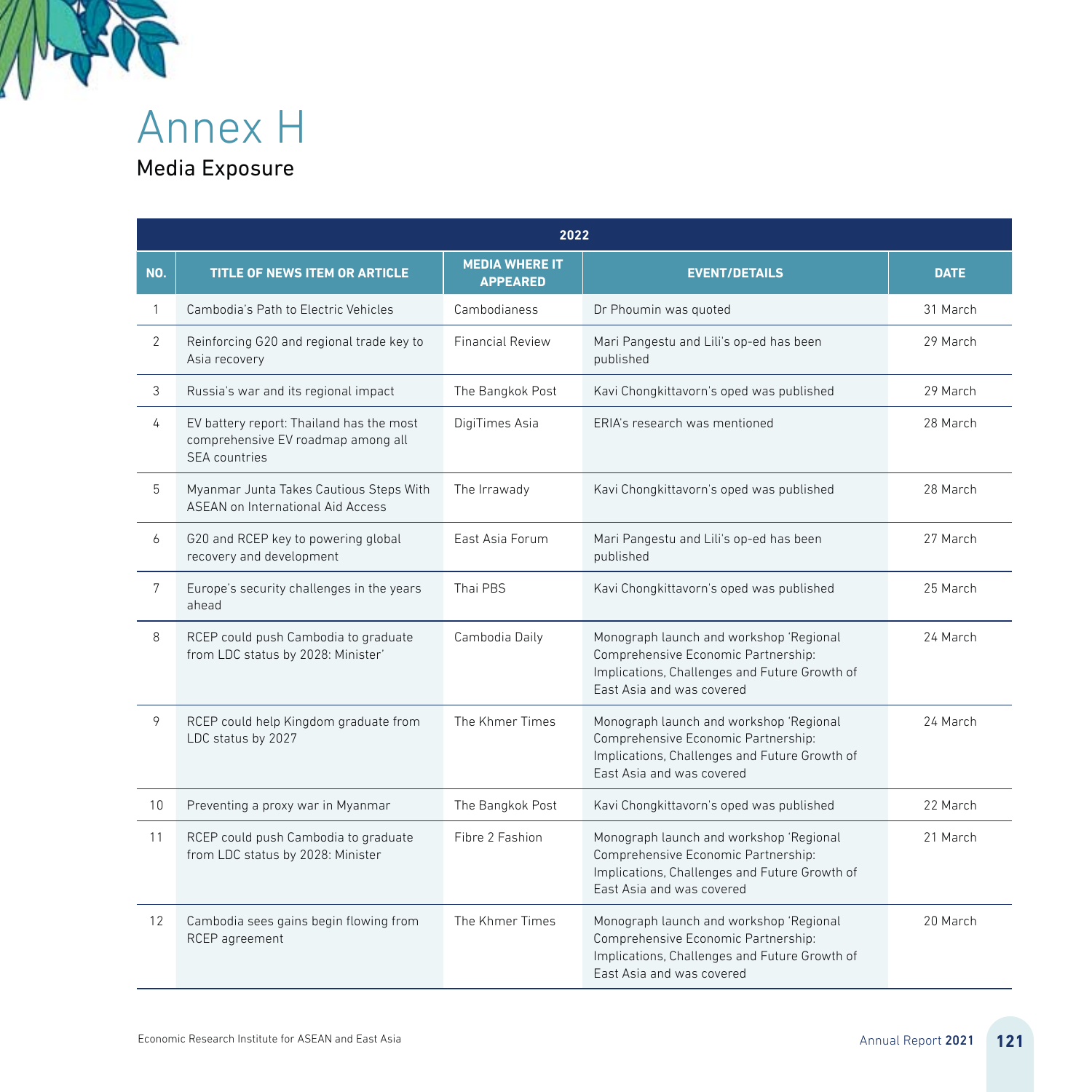|     | 2022                                                                        |                                          |                                                                                                                                                              |             |  |  |
|-----|-----------------------------------------------------------------------------|------------------------------------------|--------------------------------------------------------------------------------------------------------------------------------------------------------------|-------------|--|--|
| NO. | <b>TITLE OF NEWS ITEM OR ARTICLE</b>                                        | <b>MEDIA WHERE IT</b><br><b>APPEARED</b> | <b>EVENT/DETAILS</b>                                                                                                                                         | <b>DATE</b> |  |  |
| 13  | Fragile gains for New Zealand in 2021                                       | East Asia Forum                          | Gary Hawke's op-ed was published                                                                                                                             | 19 March    |  |  |
| 14  | Gains begin flowing from RCEP agreement                                     | China Daily                              | Monograph launch and workshop 'Regional<br>Comprehensive Economic Partnership:<br>Implications, Challenges and Future Growth of<br>Fast Asia and was covered | 19 March    |  |  |
| 15  | Gains begin flowing from RCEP agreement                                     | China.org                                | Monograph launch and workshop 'Regional<br>Comprehensive Economic Partnership:<br>Implications, Challenges and Future Growth of<br>East Asia and was covered | 19 March    |  |  |
| 16  | ASEAN's Strategy in Myanmar                                                 | The Irrawady                             | Kavi Chongkittavorn's oped was published                                                                                                                     | 18 March    |  |  |
| 17  | Cambodia may exit Least Developed<br>Country status 'by 2028' on RCEP       | Asia News Network                        | Monograph launch and workshop 'Regional<br>Comprehensive Economic Partnership:<br>Implications, Challenges and Future Growth of<br>East Asia and was covered | 17 March    |  |  |
| 18  | Malaysia to participate in ATIGA Upgrade<br>Negotiations                    | The Sun Daily                            | ERIA was mentioned                                                                                                                                           | 17 March    |  |  |
| 19  | Towards circular supply chains                                              | Borneo Bulletin                          | Dr Anbu's op-ed was published                                                                                                                                | 15 March    |  |  |
| 20  | Cambodian minister praises RCEP as<br>driver for regional economic recovery | Macau News Agency                        | Monograph launch and workshop 'Regional<br>Comprehensive Economic Partnership:<br>Implications, Challenges and Future Growth of<br>East Asia and was covered | 15 March    |  |  |
| 21  | RCEP set to boost Cambodia exports by<br>9-18% yearly                       | The Khmer Times                          | Monograph launch and workshop 'Regional<br>Comprehensive Economic Partnership:<br>Implications, Challenges and Future Growth of<br>East Asia and was covered | 15 March    |  |  |
| 22  | Kingdom may exit LDC 'by 2028' on RCEP                                      | The Phnom Penh<br>Post                   | Monograph launch and workshop 'Regional<br>Comprehensive Economic Partnership:<br>Implications, Challenges and Future Growth of<br>Fast Asia and was covered | 15 March    |  |  |
| 23  | Cambodian official praises RCEP as driver<br>for regional economic recovery | The Star                                 | Monograph launch and workshop 'Regional<br>Comprehensive Economic Partnership:<br>Implications, Challenges and Future Growth of<br>Fast Asia and was covered | 15 March    |  |  |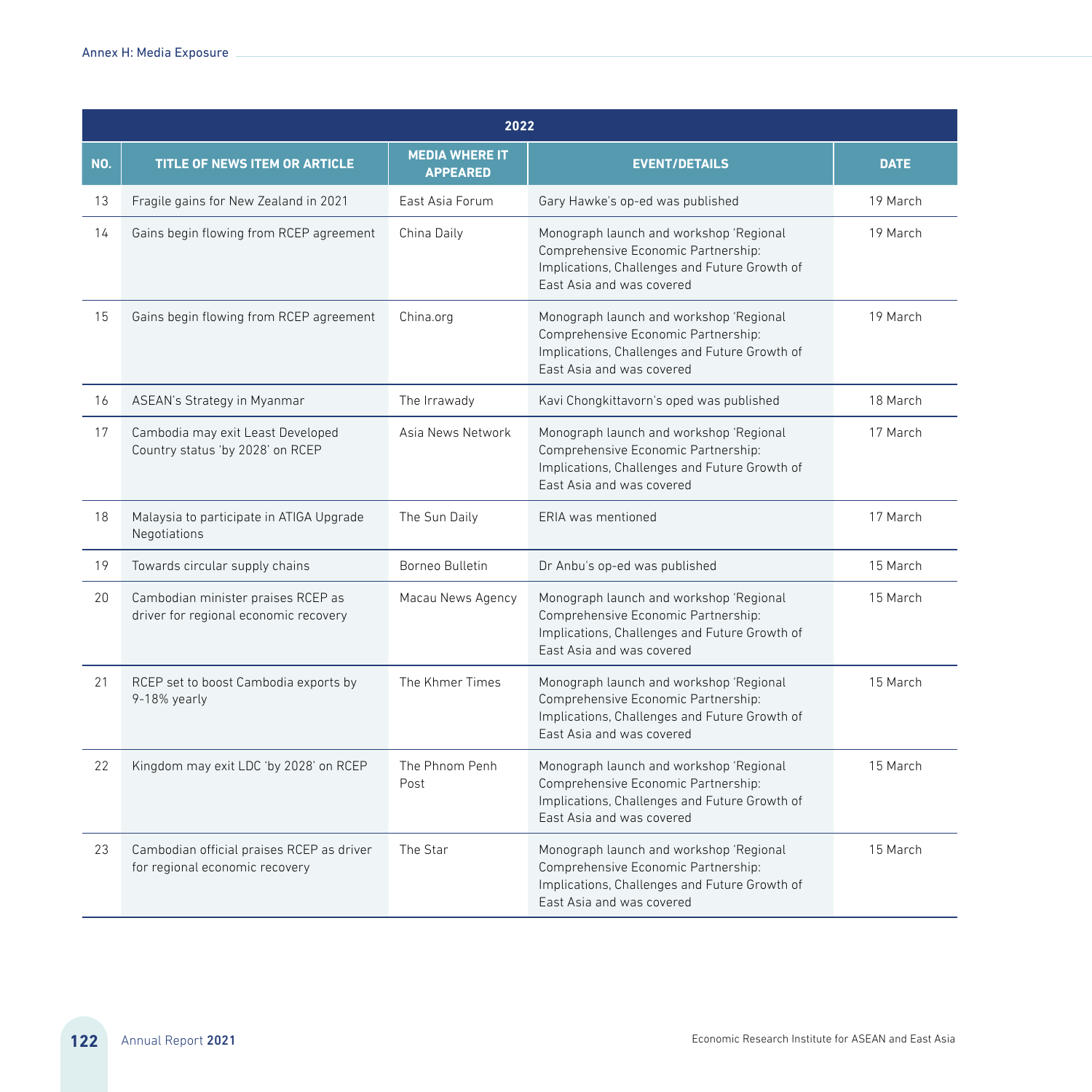|     | 2022                                                                                    |                                          |                                                                                                                                                              |             |  |
|-----|-----------------------------------------------------------------------------------------|------------------------------------------|--------------------------------------------------------------------------------------------------------------------------------------------------------------|-------------|--|
| NO. | TITLE OF NEWS ITEM OR ARTICLE                                                           | <b>MEDIA WHERE IT</b><br><b>APPEARED</b> | <b>EVENT/DETAILS</b>                                                                                                                                         | <b>DATE</b> |  |
| 24  | Cambodian minister praises RCEP as<br>driver for regional economic recovery             | Xinhua                                   | Monograph launch and workshop 'Regional<br>Comprehensive Economic Partnership:<br>Implications, Challenges and Future Growth of<br>East Asia and was covered | 15 March    |  |
| 25  | Thais split over Russia-Ukraine conflict                                                | The Bangkok Post                         | Kavi Chongkittavorn's oped was published                                                                                                                     | 15 March    |  |
| 26  | India Pledges to Better Plastic Recycling<br>Infra @2nd WeCare Regional Conference      | The Policy Times                         | Mr Michikazu Kojima was guoted                                                                                                                               | 14 March    |  |
| 27  | Do FTAs matter for realizing circular<br>supply chains in Asean?                        | The Jakarta Post                         | Dr Anbu's op-ed was published                                                                                                                                | 11 March    |  |
| 28  | Do FTAs matter for realizing circular<br>supply chains in Asean?                        | The Manila Times                         | Dr Anbu's op-ed was published                                                                                                                                | 11 March    |  |
| 29  | Asean heads gear for summit with Biden                                                  | The Bangkok Post                         | Kavi Chongkittavorn's oped was published                                                                                                                     | 08 March    |  |
| 30  | Asean responds to invasion of Ukraine                                                   | The Bangkok Post                         | Mr Kavi Chongkittavorn's op-ed was published                                                                                                                 | 01 March    |  |
| 31  | Cambodia third in RCEP income gains,<br>growth in exports, WB says                      | The Phnom Penh<br>Post                   | ERIA's research and activities was cited                                                                                                                     | 27 February |  |
| 32  | Indonesia's Challenge in Reviving G20 for<br>(a stronger and inclusive) Global Economic | The Jakarta Post                         | Dr Anbu's op-ed was published                                                                                                                                | 25 February |  |
| 33  | Geocycle boosts sustainable programs                                                    | The Manila Times                         | Mr Michikazu Kojima's participation in the<br>'Extended producer (EPR) bill for Zero Waste<br>Month' was reported                                            | 24 February |  |
| 34  | New pragmatism on the rise in Asean                                                     | The Bangkok Post                         | Mr Kavi Chongkittavorn's op-ed was published                                                                                                                 | 22 February |  |
| 35  | SMES urged to embrace ESG values, says<br>MATRADE                                       | The Edge Markets                         | Dr Lili was quoted                                                                                                                                           | 22 February |  |
| 36  | Indonesia's Challenge in Reviving G20 for<br>(a stronger and inclusive) Global Economic | The Manila Times                         | Dr Anbu's op-ed was published                                                                                                                                | 22 February |  |
| 37  | Indonesia's G20 Amidst Rising Trade<br>Tensions                                         | The Manila Times                         | Dr Lili's op-ed was published                                                                                                                                | 18 February |  |
| 38  | Indonesia's G20 Amidst Rising Trade<br>Tensions                                         | The Jakarta Post                         | Dr Lili's op-ed was published                                                                                                                                | 16 February |  |
| 39  | Japan's new model of capitalism in an<br>uncertain world                                | East Asia Forum                          | Prof Urata's op-ed was published                                                                                                                             | 15 February |  |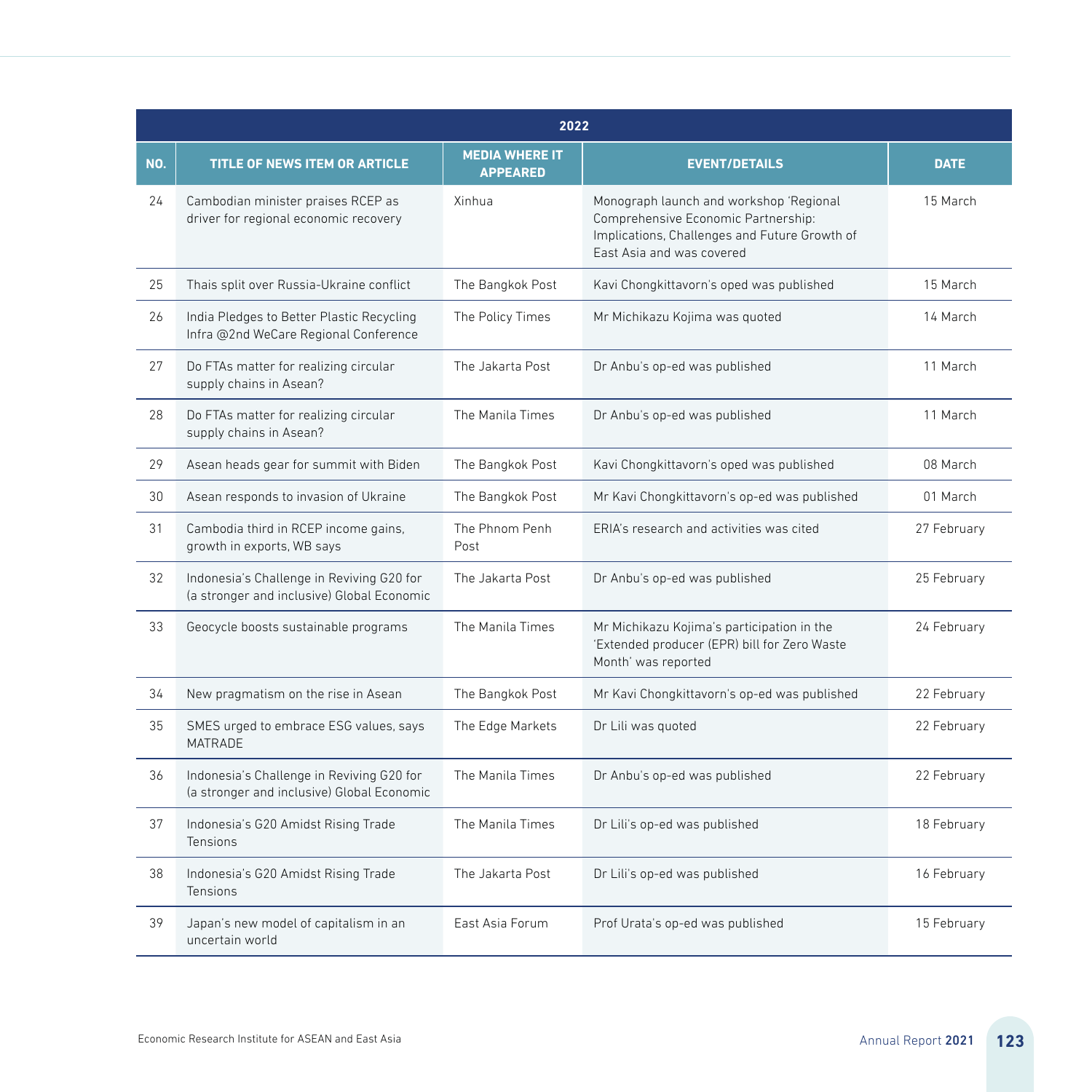|     | 2022                                                                                           |                                          |                                                                                                                                                                 |             |  |  |
|-----|------------------------------------------------------------------------------------------------|------------------------------------------|-----------------------------------------------------------------------------------------------------------------------------------------------------------------|-------------|--|--|
| NO. | TITLE OF NEWS ITEM OR ARTICLE                                                                  | <b>MEDIA WHERE IT</b><br><b>APPEARED</b> | <b>EVENT/DETAILS</b>                                                                                                                                            | <b>DATE</b> |  |  |
| 40  | What impact will RCEP rules of origin have<br>on Cambodia?                                     | Cambodia<br><b>Investment Review</b>     | ERIA's co-hosted event 'Unpacking the RCEP<br>Agreement, Public-Private Dialogue 2: The<br>RCEP Rules of Origin and What They Mean for<br>Cambodia' was covered | 11 February |  |  |
| 41  | Cambodian officials, experts discuss RCEP<br>benefits                                          | Xinhua                                   | ERIA's co-hosted event 'Unpacking the RCEP<br>Agreement, Public-Private Dialogue 2: The<br>RCEP Rules of Origin and What They Mean for<br>Cambodia' was covered | 11 February |  |  |
| 42  | Konektivitas digital dan fisik sama<br>pentingnya                                              | Aksara Data                              | Prof Fukunari Kimura's participation in T20<br>forum was reported                                                                                               | 10 February |  |  |
| 43  | Konektivitas digital dan fisik sama<br>pentingnya                                              | Antara News                              | Prof Fukunari Kimura's participation in T20<br>forum was reported                                                                                               | 10 February |  |  |
| 44  | Konektivitas digital dan fisik sama<br>pentingnya                                              | Cinta NKRI                               | Prof Fukunari Kimura's participation in T20<br>forum was reported                                                                                               | 10 February |  |  |
| 45  | Konektivitas digital dan fisik sama<br>pentingnya                                              | Sinar Harapan                            | Prof Fukunari Kimura's participation in T20<br>forum was reported                                                                                               | 10 February |  |  |
| 46  | Clear guides for RCEP benefits still elusive                                                   | The Phnom Penh<br>Post                   | ERIA's co-hosted event 'Unpacking the RCEP<br>Agreement, Public-Private Dialogue 2: The<br>RCEP Rules of Origin and What They Mean for<br>Cambodia' was covered | 10 February |  |  |
| 47  | Konektivitas digital dan fisik sama<br>pentingnya                                              | Wahana News                              | Prof Fukunari Kimura's participation in T20<br>forum was reported                                                                                               | 10 February |  |  |
| 48  | Konektivitas digital dan fisik sama<br>pentingnya                                              | Yahoo! Berita                            | Prof Fukunari Kimura's participation in T20<br>forum was reported                                                                                               | 10 February |  |  |
| 49  | Thailand revamps Middle East strategy                                                          | The Bangkok Post                         | Mr Kavi Chongkittavorn's op-ed was published                                                                                                                    | 08 February |  |  |
| 50  | Asia faces billions in stranded assets if<br>gas becomes energy pariah                         | Nikkei Asia                              | Dr Phoumin was quoted                                                                                                                                           | 06 February |  |  |
| 51  | Financing circular economy futures in the<br>Global South                                      | Global Sollution<br>Innitiative          | Dr Anbu's op-ed was published                                                                                                                                   | 01 February |  |  |
| 52  | Marine Governance in Asia: A Case for<br>India-ASEAN-South Korea Cooperation                   | Observer Research<br>Foundation          | ERIA was mentioned                                                                                                                                              | 01 February |  |  |
| 53  | Building an inclusive ASEAN through<br>human-centred, sustainable and resilient<br>partnership | OECD event<br>highlight                  | ERIA was mentioned                                                                                                                                              | 01 February |  |  |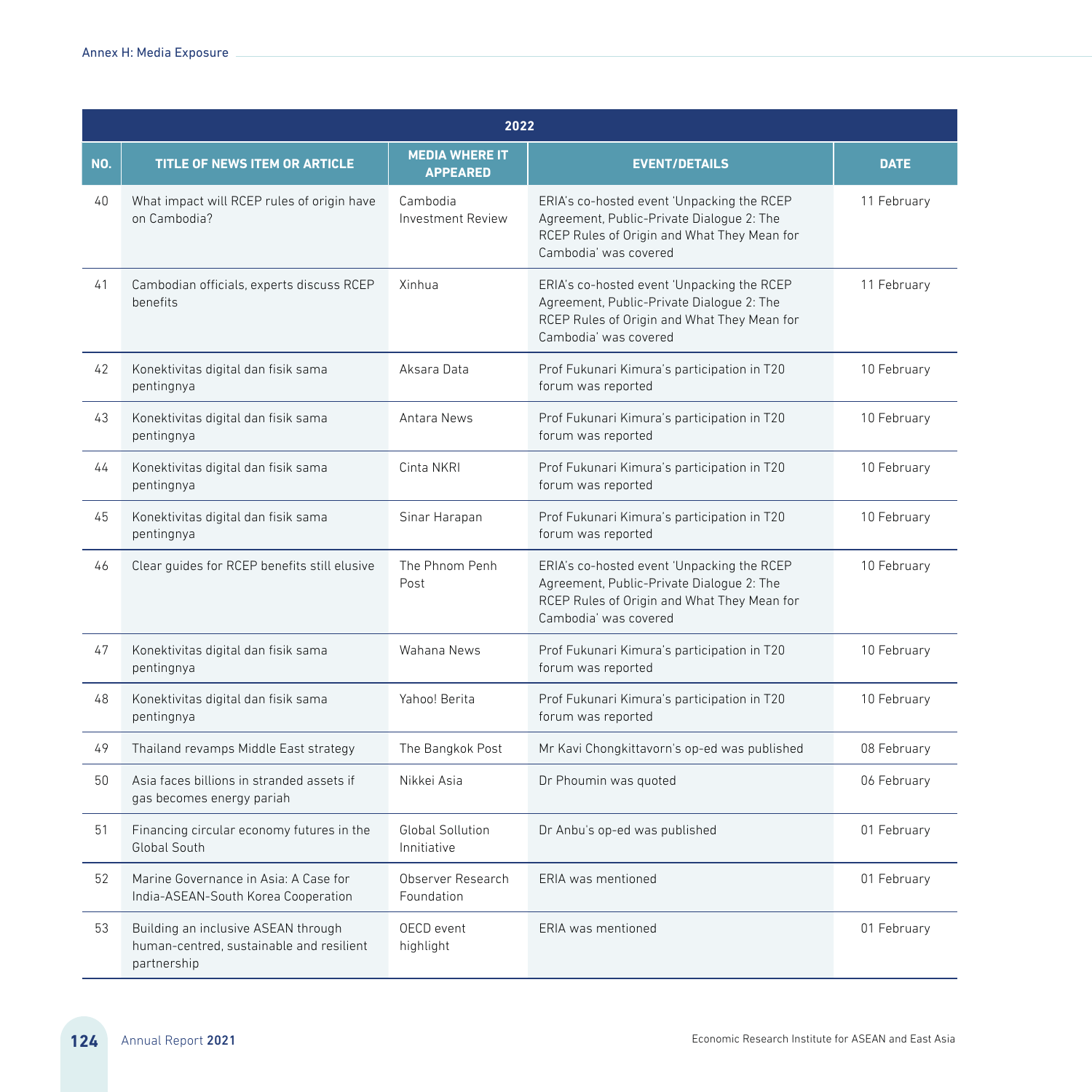|     | 2022                                                                                |                                          |                                                                                                                                                                                                                                                                                                                                                                |             |  |
|-----|-------------------------------------------------------------------------------------|------------------------------------------|----------------------------------------------------------------------------------------------------------------------------------------------------------------------------------------------------------------------------------------------------------------------------------------------------------------------------------------------------------------|-------------|--|
| NO. | <b>TITLE OF NEWS ITEM OR ARTICLE</b>                                                | <b>MEDIA WHERE IT</b><br><b>APPEARED</b> | <b>EVENT/DETAILS</b>                                                                                                                                                                                                                                                                                                                                           | <b>DATE</b> |  |
| 54  | Myanmar's crisis and emerging traps                                                 | The Bangkok Post                         | Mr Kavi Chongkittavorn's op-ed was published                                                                                                                                                                                                                                                                                                                   | 01 February |  |
| 55  | Business bosses share insights on<br>empowering Asia's rural women<br>entrepreneurs | <b>Khmer Times</b>                       | 'Women Entrepreneurs: Focusing at the<br>Grassroots' webinar which was co-hosted by<br>ERIA and CIIE.CO was covered                                                                                                                                                                                                                                            | 31 January  |  |
| 56  | A new chapter in Japan's Asia policy                                                | The Bangkok Post                         | Mr Kavi Chongkittavorn's op-ed was published                                                                                                                                                                                                                                                                                                                   | 25 January  |  |
| 57  | Regional governments key to tackling<br>climate change                              | The Jakarta Post                         | An op-ed written by Ms Citra Endah Nur<br>Setyawati and Dr Venkatachalam Anbumozhi                                                                                                                                                                                                                                                                             | 24 January  |  |
| 58  | Regional governments key to tackling<br>climate change in Indonesia                 | The Manila Times                         | An op-ed written by Ms Citra Endah Nur<br>Setyawati and Dr Venkatachalam Anbumozhi                                                                                                                                                                                                                                                                             | 20 January  |  |
| 59  | Cambodia's chair: trust and tasks ahead                                             | The Bangkok Post                         | Mr Kavi Chongkittavorn's op-ed was published                                                                                                                                                                                                                                                                                                                   | 18 January  |  |
| 60  | Japan says its companies need to adapt to<br>prosper in ASEAN                       | <b>Khmer Times</b>                       | 'The Next Chapter of ASEAN and Japan Economic<br>Cooperation in the Post-Pandemic Era' which<br>was co-hosted by Foreign Policy Community<br>of Indonesia. Economic Research Institute for<br>ASEAN and East Asia (ERIA), the Ministry of<br>Economy, Trade, and Industry of Japan (METI),<br>and the ASEAN-METI Economic Cooperation<br>Committee was covered | 12 January  |  |
| 61  | ASEAN-Japan ties - The next chapter                                                 | Thai PBS                                 | 'The Next Chapter of ASEAN and Japan Economic<br>Cooperation in the Post-Pandemic Era' which<br>was co-hosted by Foreign Policy Community<br>of Indonesia. Economic Research Institute for<br>ASEAN and East Asia (ERIA), the Ministry of<br>Economy, Trade, and Industry of Japan (METI),<br>and the ASEAN-METI Economic Cooperation<br>Committee was covered | 11 January  |  |
| 62  | Jepang Siapkan Investasi USD10 Miliar<br>Dukung Transisi Energi di ASEAN            | Asia Today                               | 'The Next Chapter of ASEAN and Japan Economic<br>Cooperation in the Post-Pandemic Era' which<br>was co-hosted by Foreign Policy Community<br>of Indonesia, Economic Research Institute for<br>ASEAN and East Asia (ERIA), the Ministry of<br>Economy, Trade, and Industry of Japan (METI),<br>and the ASEAN-METI Economic Cooperation<br>Committee was covered | 11 January  |  |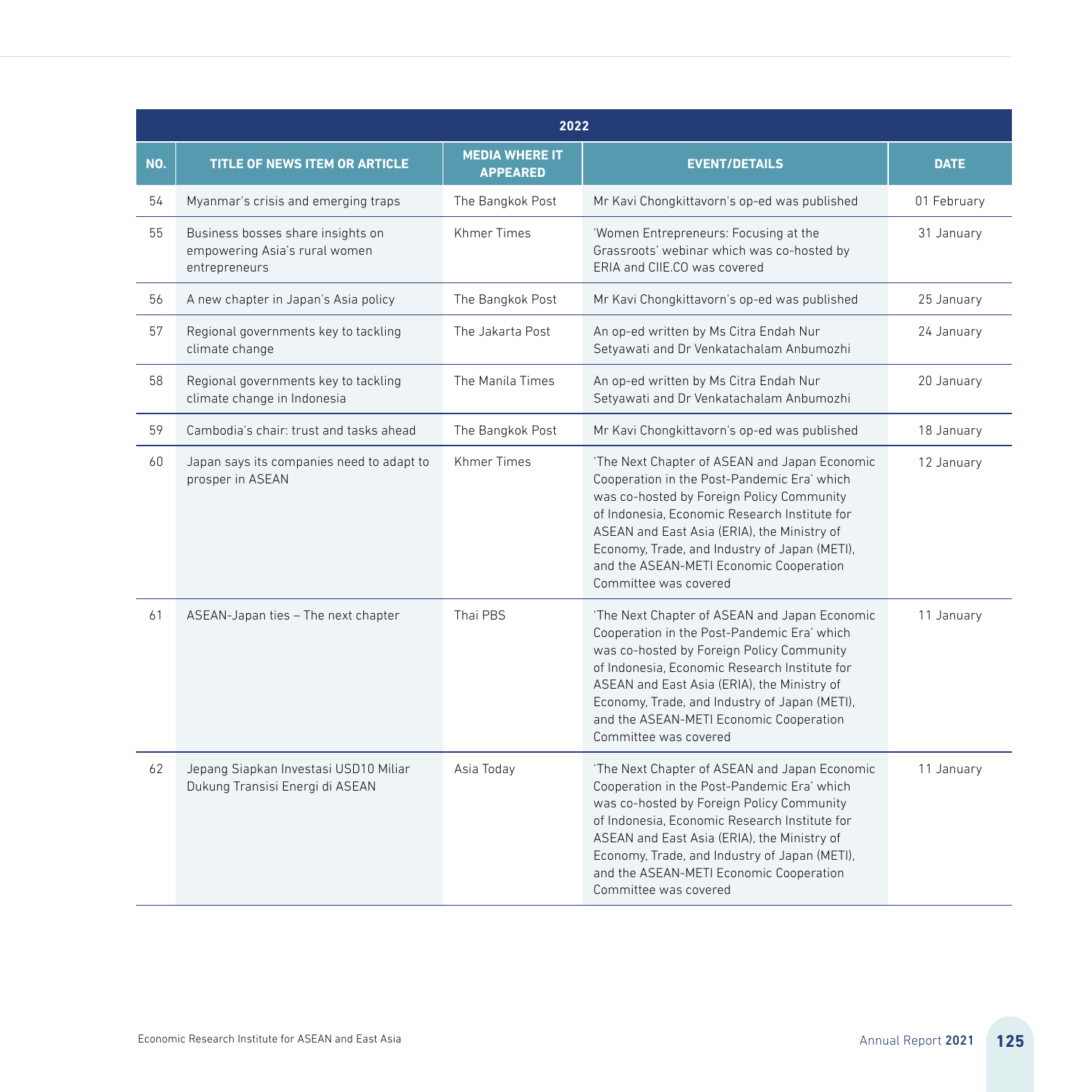|     |                                                               | 2022                                     |                                                                                                                                                                                                                                                                                                                                                                |             |  |  |
|-----|---------------------------------------------------------------|------------------------------------------|----------------------------------------------------------------------------------------------------------------------------------------------------------------------------------------------------------------------------------------------------------------------------------------------------------------------------------------------------------------|-------------|--|--|
| NO. | <b>TITLE OF NEWS ITEM OR ARTICLE</b>                          | <b>MEDIA WHERE IT</b><br><b>APPEARED</b> | <b>EVENT/DETAILS</b>                                                                                                                                                                                                                                                                                                                                           | <b>DATE</b> |  |  |
| 63  | Segera! Cari Solusi Ekspor Batubara                           | Rakyat Merdeka                           | 'The Next Chapter of ASEAN and Japan Economic<br>Cooperation in the Post-Pandemic Era' which<br>was co-hosted by Foreign Policy Community<br>of Indonesia, Economic Research Institute for<br>ASEAN and East Asia (ERIA), the Ministry of<br>Economy, Trade, and Industry of Japan (METI),<br>and the ASEAN-METI Economic Cooperation<br>Committee was covered | 11 January  |  |  |
| 64  | Jepang Mau Buka Lowongan 50 Ribu<br>Pekerja                   | Rakyat Merdeka                           | 'The Next Chapter of ASEAN and Japan Economic<br>Cooperation in the Post-Pandemic Era' which<br>was co-hosted by Foreign Policy Community<br>of Indonesia. Economic Research Institute for<br>ASEAN and East Asia (ERIA), the Ministry of<br>Economy, Trade, and Industry of Japan (METI),<br>and the ASEAN-METI Economic Cooperation<br>Committee was covered | 11 January  |  |  |
| 65  | Jepang Dukung Transisi Energi di Asean                        | Bisnis.com                               | 'The Next Chapter of ASEAN and Japan Economic<br>Cooperation in the Post-Pandemic Era' which<br>was co-hosted by Foreign Policy Community<br>of Indonesia, Economic Research Institute for<br>ASEAN and East Asia (ERIA), the Ministry of<br>Economy, Trade, and Industry of Japan (METI),<br>and the ASEAN-METI Economic Cooperation<br>Committee was covered | 11 January  |  |  |
| 66  | Indo-Pacific and the ascent of SE Asia                        | The Bangkok Post                         | Mr Kavi Chongkittavorn's op-ed was published                                                                                                                                                                                                                                                                                                                   | 11 January  |  |  |
| 67  | Jepang Inisiatifkan Investasi Masa Depan<br><b>Buat Asean</b> | <b>Tribun News</b>                       | 'The Next Chapter of ASEAN and Japan Economic<br>Cooperation in the Post-Pandemic Era' which<br>was co-hosted by Foreign Policy Community<br>of Indonesia, Economic Research Institute for<br>ASEAN and East Asia (ERIA), the Ministry of<br>Economy, Trade, and Industry of Japan (METI),<br>and the ASEAN-METI Economic Cooperation<br>Committee was covered | 10 January  |  |  |
| 68  | ASIA-Japan Investing for the Future<br>Initiative Announced   | The Market<br>Screener                   | 'The Next Chapter of ASEAN and Japan Economic<br>Cooperation in the Post-Pandemic Era' which<br>was co-hosted by Foreign Policy Community of<br>Indonesia. Economic Research Institute for ASEAN<br>and East Asia (ERIA), the Ministry of Economy,<br>Trade, and Industry of Japan (METI), and the<br>ASEAN-METI Economic Cooperation Committee<br>was covered | 10 January  |  |  |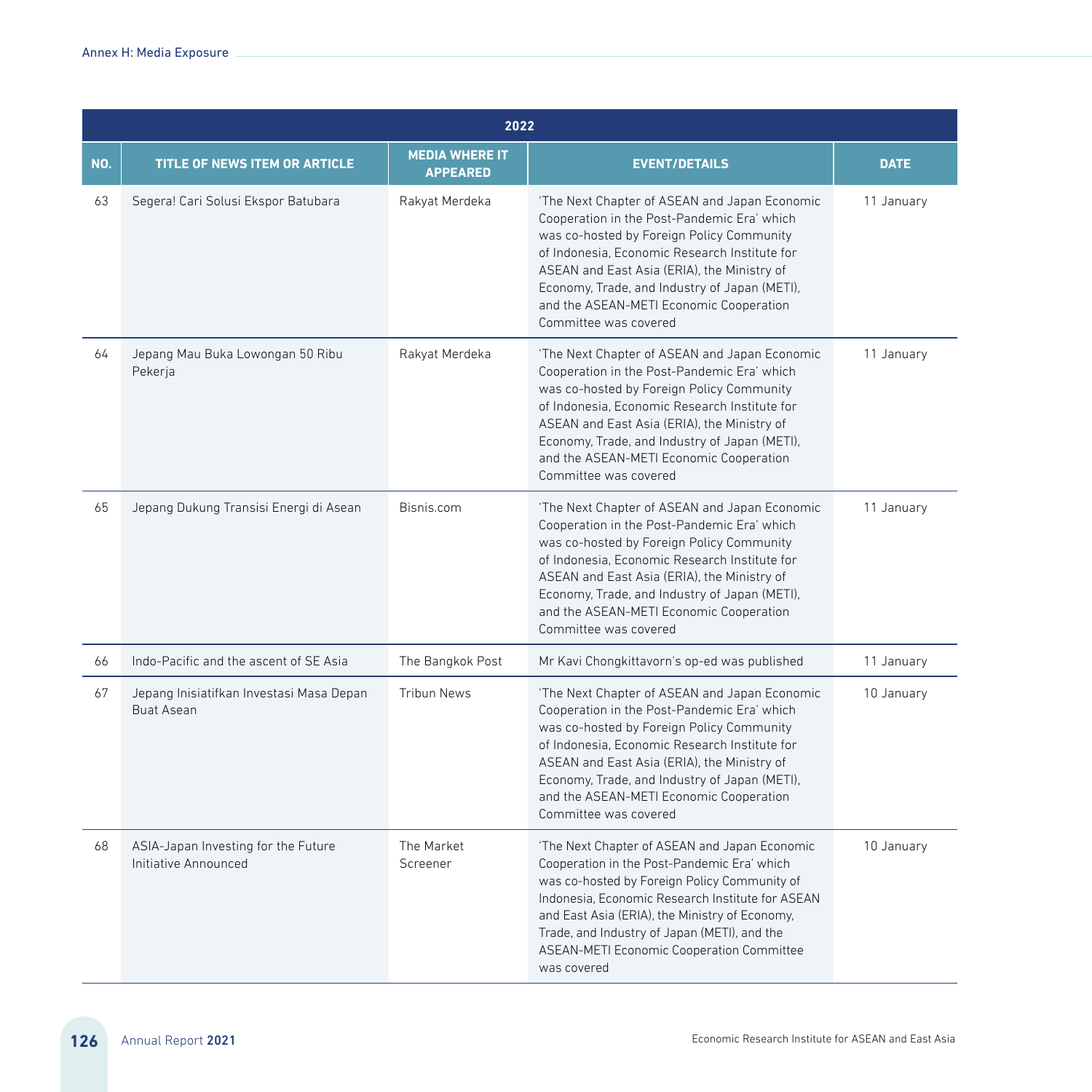|     | 2022                                                                       |                                          |                                                                                                                                                                                                                                                                                                                                                                |             |  |
|-----|----------------------------------------------------------------------------|------------------------------------------|----------------------------------------------------------------------------------------------------------------------------------------------------------------------------------------------------------------------------------------------------------------------------------------------------------------------------------------------------------------|-------------|--|
| NO. | <b>TITLE OF NEWS ITEM OR ARTICLE</b>                                       | <b>MEDIA WHERE IT</b><br><b>APPEARED</b> | <b>EVENT/DETAILS</b>                                                                                                                                                                                                                                                                                                                                           | <b>DATE</b> |  |
| 69  | Melihat 3 Prinsip Soal Peningkatan<br>Hubungan Ekonomi Jepang-ASEAN        | Liputan 6                                | 'The Next Chapter of ASEAN and Japan Economic<br>Cooperation in the Post-Pandemic Era' which<br>was co-hosted by Foreign Policy Community<br>of Indonesia. Economic Research Institute for<br>ASEAN and East Asia (ERIA), the Ministry of<br>Economy, Trade, and Industry of Japan (METI),<br>and the ASEAN-METI Economic Cooperation<br>Committee was covered | 10 January  |  |
| 70  | Indonesia Larang Ekspor Batu Bara, Ini<br>Komentar Ekonom Jepang           | Medcom                                   | 'The Next Chapter of ASEAN and Japan Economic<br>Cooperation in the Post-Pandemic Era' which<br>was co-hosted by Foreign Policy Community<br>of Indonesia. Economic Research Institute for<br>ASEAN and East Asia (ERIA), the Ministry of<br>Economy, Trade, and Industry of Japan (METI),<br>and the ASEAN-METI Economic Cooperation<br>Committee was covered | 10 January  |  |
| 71  | Potensi Kerja Sama ASEAN dan Jepang di<br>Tengah Tantangan                 | Tempo                                    | 'The Next Chapter of ASEAN and Japan Economic<br>Cooperation in the Post-Pandemic Era' which<br>was co-hosted by Foreign Policy Community<br>of Indonesia. Economic Research Institute for<br>ASEAN and East Asia (ERIA), the Ministry of<br>Economy, Trade, and Industry of Japan (METI),<br>and the ASEAN-METI Economic Cooperation<br>Committee was covered | 10 January  |  |
| 72  | RCEP and the Kingdom - is it good and<br>had?                              | The Phnom Penh<br>Post                   | FRIA's research and activities was cited                                                                                                                                                                                                                                                                                                                       | 06 January  |  |
| 73  | MyAgeing gets special award for Covid-19<br>response                       | The Malaysian<br>Reserve                 | FRIA's research and activities was cited                                                                                                                                                                                                                                                                                                                       | 05 January  |  |
| 74  | Malaysia's path to becoming ageing nation<br>fast even by global standards | The New Strait<br>Times                  | ERIA's research and activities was cited                                                                                                                                                                                                                                                                                                                       | 04 January  |  |
| 75  | Cambodia: Asean's spoiler or saviour?                                      | The Bangkok Post                         | Mr Kavi Chongkittavorn's op-ed was published                                                                                                                                                                                                                                                                                                                   | 04 January  |  |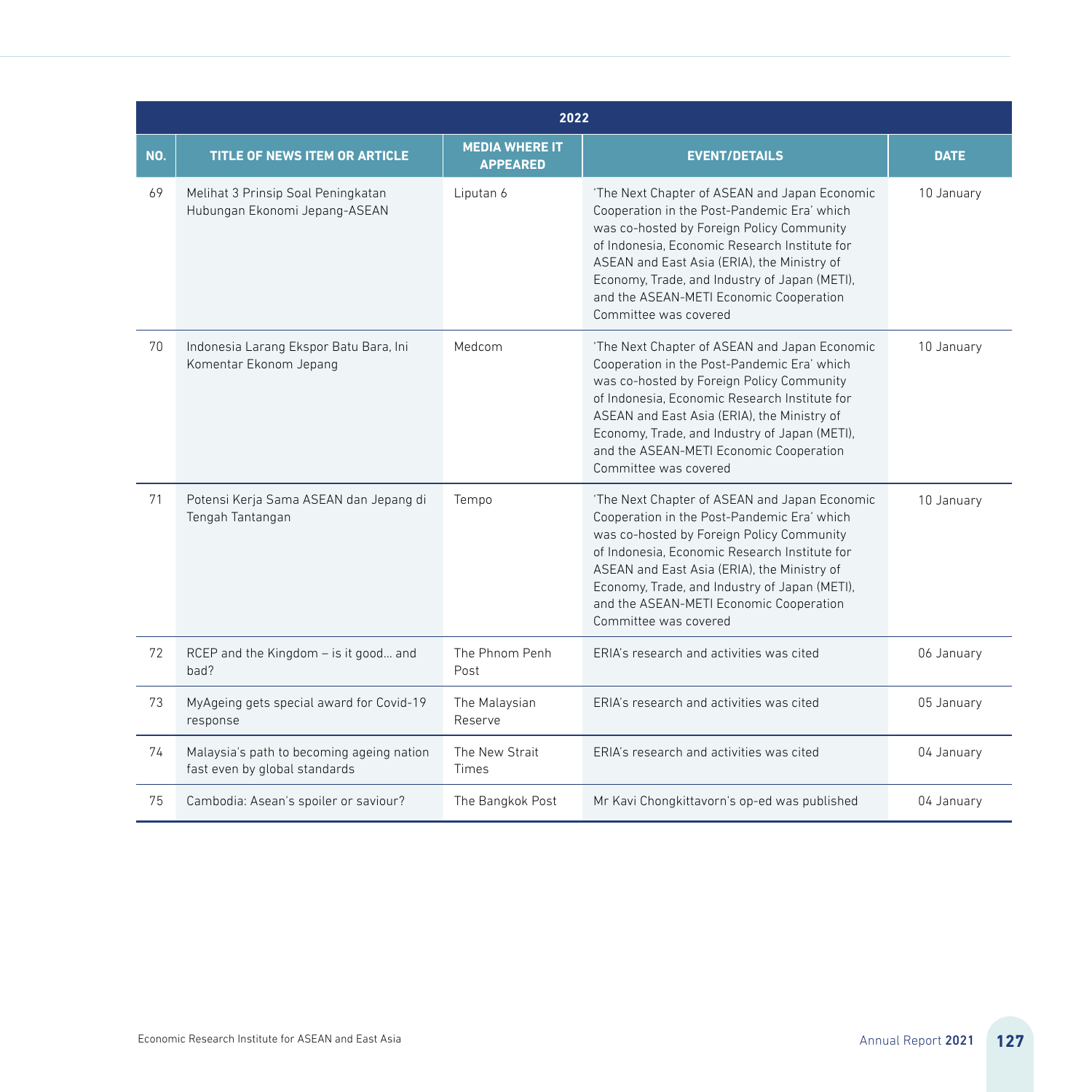|                 | 2021                                                                                                                                        |                                          |                                                                              |             |  |
|-----------------|---------------------------------------------------------------------------------------------------------------------------------------------|------------------------------------------|------------------------------------------------------------------------------|-------------|--|
| NO.             | <b>TITLE OF NEWS ITEM OR ARTICLE</b>                                                                                                        | <b>MEDIA WHERE IT</b><br><b>APPEARED</b> | <b>EVENT/DETAILS</b>                                                         | <b>DATE</b> |  |
| $\mathbf{1}$    | Concerns remain in Indonesia over impact<br>of joining RCEP   Video                                                                         | Channel News Asia                        | Dr Lili was interviewed                                                      | 29 December |  |
| $\overline{2}$  | New 'centre of gravity' for global trade                                                                                                    | Borneo Bulletin                          | Dr Lili Yan Ing's op-ed has been published                                   | 27 December |  |
| 3               | Implementation of RCEP to boost<br>Cambodia's economic growth                                                                               | <b>Khmer Times</b>                       | FRIA's research was cited                                                    | 25 December |  |
| 4               | Venkatachalam Anbumozhi: Strengthening<br>regional cooperation to stimulate green<br>momentum                                               | Global China Daily                       | Dr Anbu's participation in the Global Strategic<br>Dialogue 2021 was covered | 24 December |  |
| 5               | Global Strategic Dialogue 2021: The<br>Webinar for Open Global Economy                                                                      | China Daily                              | Dr Anbu's participation in the Global Strategic<br>Dialogue 2021 was covered | 23 December |  |
| 6               | Multilateralism stressed at forum                                                                                                           | Enapp                                    | Dr Anbu's participation in the Global Strategic<br>Dialogue 2021 was covered | 22 December |  |
| $7\overline{ }$ | 观中国丨顺应时代发展潮流,共建开放型<br>世界经济 (Looking at China   Conform to<br>the Development Trend of the Times and<br>Jointly Build an Open World Economy) | Weixin                                   | Dr Anbu's participation in the Global Strategic<br>Dialogue 2021 was covered | 22 December |  |
| 8               | ASEAN training course connects women-<br>led SMFs                                                                                           | Viet Nam Plus                            | FRIA's research was cited.                                                   | 21 December |  |
| 9               | Lauding RCEP: free trade for (almost) all                                                                                                   | The Bangkok Post                         | Mr Kavi Chongkittavorn's op-ed was published                                 | 21 December |  |
| 10              | What does the RCFP mean for Indonesia?                                                                                                      | The Manila Times                         | Dr Lili Yan Ing's op-ed has been published                                   | 20 December |  |
| 11              | RI will benefit from RCEP but has yet to<br>ratify it                                                                                       | The Jakarta Post                         | Dr Lili Yan Ing's op-ed has been published                                   | 17 December |  |
| 12              | Colloquium of the SDGs Interlinkage Study<br>in Indonesia                                                                                   | SDG Center, UNPAD                        | Dr Anbu was quoted                                                           | 17 December |  |
| 13              | Cambodia's Mismatch of Solar Potential<br>and Energy Harvesting                                                                             | VoA Cambodia                             | Dr Phoumin was quoted                                                        | 16 December |  |
| 14              | Financing the climate pledge                                                                                                                | The Borneo Bulletin                      | Dr Venkatachalam Anbumozhi's op-ed                                           | 13 December |  |
| 15              | Japan's carbon neutrality challenge                                                                                                         | East Asia Forum                          | Prof Jun Arima's op-ed was published                                         | 09 December |  |
| 16              | Small steps can lead to big strides on<br>climate incentives                                                                                | China Daily                              | Dr Venkatachalam Anbumozhi's op-ed                                           | 09 December |  |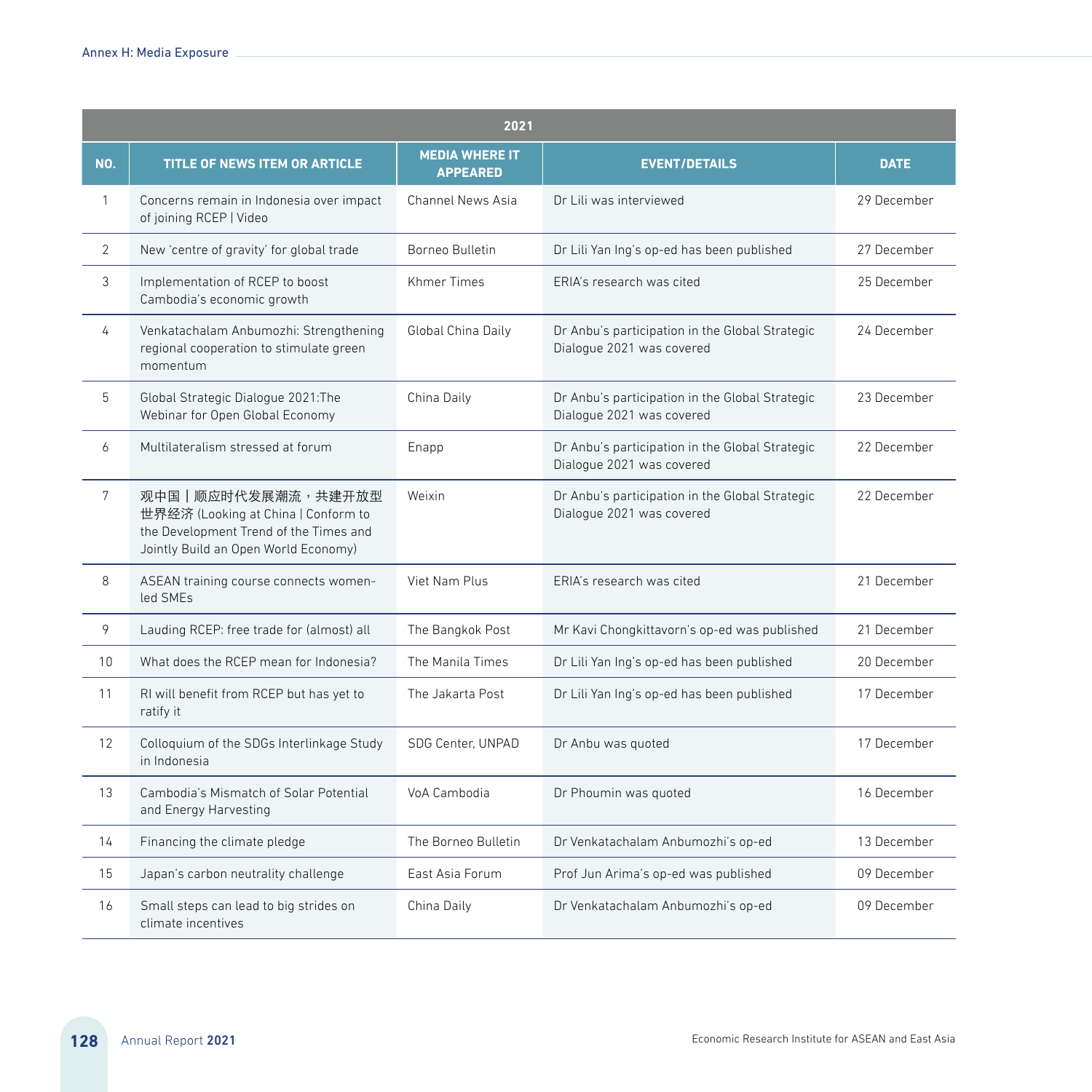|                 | 2021                                                                                                  |                                                                    |                                                                                                  |             |
|-----------------|-------------------------------------------------------------------------------------------------------|--------------------------------------------------------------------|--------------------------------------------------------------------------------------------------|-------------|
| NO.             | <b>TITLE OF NEWS ITEM OR ARTICLE</b>                                                                  | <b>MEDIA WHERE IT</b><br><b>APPEARED</b>                           | <b>EVENT/DETAILS</b>                                                                             | <b>DATE</b> |
| 17              | Building back better from Covid-19 for a<br>greying society                                           | Indonesia at<br>Melbourne, University<br>of Melbourne's<br>website | FRIA's research was cited                                                                        | 09 December |
| 18              | STEM has a gender problem. We must<br>address it in the COVID-19 recovery                             | World Economic<br>Forum Website                                    | Dr Giulia Ajmone Marsan's op-ed which was<br>written together with Ravindra Ngo was<br>published | 09 December |
| 19              | Region's energy transition gains<br>momentum                                                          | Borneo Bulletin                                                    | Dr Phoumin's op-ed was published                                                                 | 08 December |
| 20 <sub>0</sub> | Thailand-UN at 75: Peace and security                                                                 | The Bangkok Post                                                   | Mr Kavi Chongkittavorn's op-ed was published                                                     | 07 December |
| 21              | Digital economy must not be<br>discriminatory towards women                                           | The Malaysian<br>Reserve                                           | ERIA's research was cited                                                                        | 01 December |
| 22              | Govt backs information as public good                                                                 | The Bangkok Post                                                   | Mr Kavi Chongkittavorn's op-ed was published                                                     | 30 November |
| 23              | The Economics of COP 26: How to Mobilize<br>the Trillion Dollars to Meet the Net Zero<br>Targets?     | The Market Screener                                                | Dr Venkatachalam Anbumozhi's op-ed was<br>published                                              | 30 November |
| 24              | Catching up with the increasing plastic<br>waste: Voluntary initiatives alone are no<br>longer enough | The Market Screener                                                | An op-ed by By Mr Hendro Putra Johannes and<br>Ms Ayako Mizuno was published                     | 30 November |
| 25              | REGIONAL: COP26 AND THE END OF COAL:<br>ASEAN NEEDS A PLAN                                            | Asia Views                                                         | Dr Phoumin's op-ed was published                                                                 | 29 November |
| 26              | Mobilising USD 1 trillion for climate<br>finance                                                      | The New Indian<br>Express                                          | Dr Venkatachalam Anbumozhi's op-ed was<br>published                                              | 28 November |
| 27              | The economics of COP26: How to mobilize<br>\$1 trillion needed to meet net zero target                | The Manila Times                                                   | Dr Venkatachalam Anbumozhi's op-ed                                                               | 27 November |
| 28              | Industrial Revolution 4.0 needs more<br>women to drive inclusive recovery                             | The Jakarta Post                                                   | Dr Giulia Ajmone Marsan's op-ed which was<br>written together with Ravindra Ngo was<br>published | 27 November |
| 29              | Bappenas-ERIA Susun Strategi<br>Pengembangan Industri Manufaktur Indonesia                            | Suara Merdeka                                                      | The 'Indonesia Manufacturing Review' book<br>launch was covered                                  | 27 November |
| 30              | COP26 AND THE END OF COAL: ASEAN<br><b>NEEDS A PLAN</b>                                               | Italian Trade Agency                                               | Dr Phoumin's op-ed was published                                                                 | 26 November |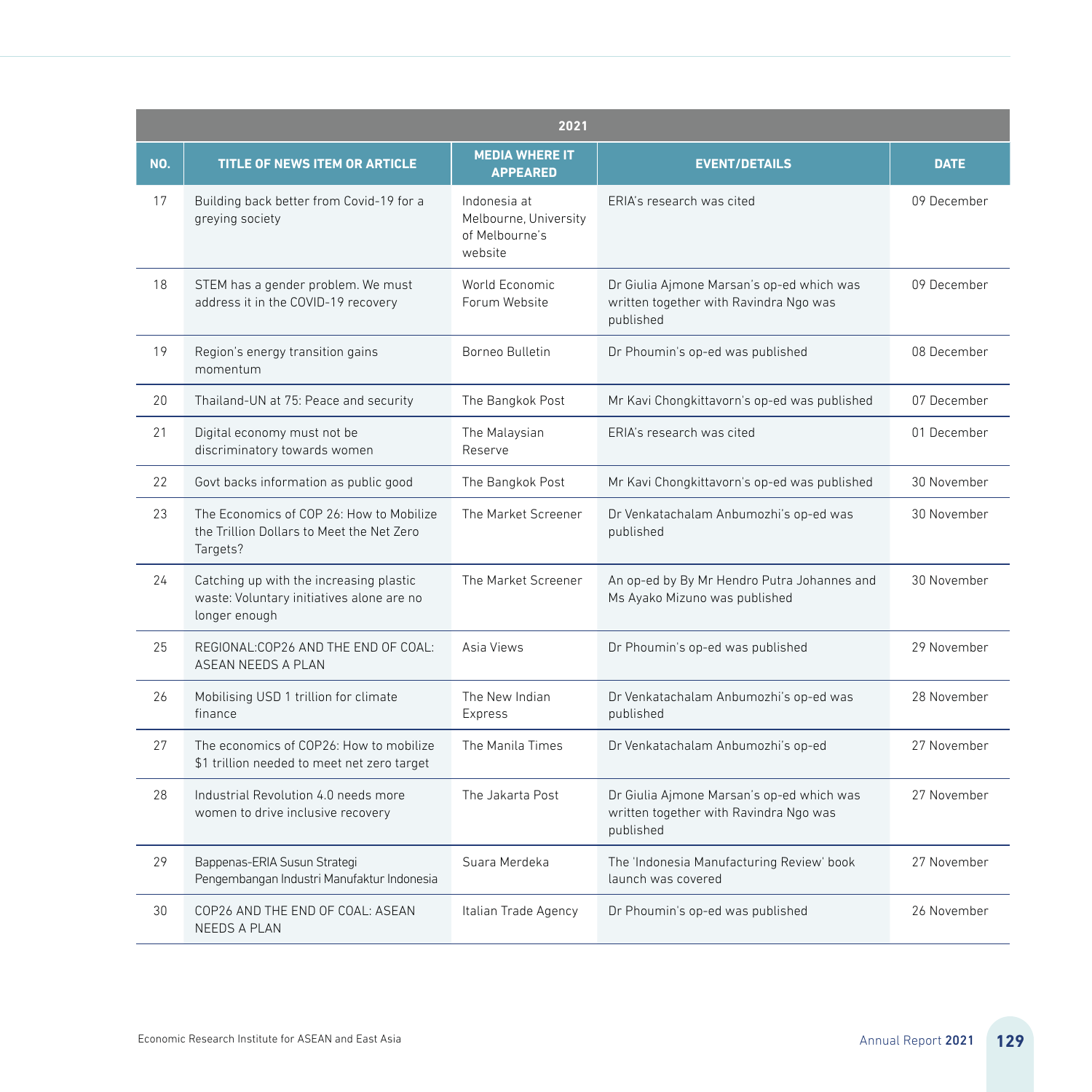| 2021 |                                                                                                                                       |                                          |                                                                                                                                                              |             |
|------|---------------------------------------------------------------------------------------------------------------------------------------|------------------------------------------|--------------------------------------------------------------------------------------------------------------------------------------------------------------|-------------|
| NO.  | <b>TITLE OF NEWS ITEM OR ARTICLE</b>                                                                                                  | <b>MEDIA WHERE IT</b><br><b>APPEARED</b> | <b>EVENT/DETAILS</b>                                                                                                                                         | <b>DATE</b> |
| 31   | Fourth Industrial Revolution needs more<br>women and girls to drive post-pandemic<br>recovery                                         | The Manila Times                         | Dr Giulia Ajmone Marsan's op-ed which was<br>written together with Ravindra Ngo was<br>published                                                             | 26 November |
| 32   | Reframing plastic pollution requires<br>incentives for producers, consumers                                                           | Asia News Network                        | FRIA's activities was mentioned                                                                                                                              | 25 November |
| 33   | <b>ASEAN Creative Economy Business Forum</b><br>resmi berakhir: Digitalisasi dan Kolaborasi<br>adalah Kunci Kemajuan Ekraf di Kawasan | Kemlu website                            | ERIA's participation in the ASEAN Creative<br>Economy Business Forum was mentioned                                                                           | 24 November |
| 34   | Reframing plastic pollution requires<br>incentives for producers, consumers                                                           | China Daily                              | An op-ed by By Mr Hendro Putra Johannes and<br>Ms Ayako Mizuno was published                                                                                 | 24 November |
| 35   | Bappenas-ERIA susun strategi<br>pengembangan industri manufaktur<br>nasional                                                          | Antara News                              | The 'Indonesia Manufacturing Review' book<br>launch was covered                                                                                              | 23 November |
| 36   | COP26 and the end of coal: Asean needs<br>a plan                                                                                      | The Manila Times                         | Dr Phoumin's op-ed was publisher                                                                                                                             | 23 November |
| 37   | Thai sway on Paris more than food                                                                                                     | The Bangkok Post                         | Mr Kavi Chongkittavorn's op-ed was published                                                                                                                 | 23 November |
| 38   | Drowning in plastic                                                                                                                   | Borneo Bulletin                          | An op-ed by By Mr Hendro Putra Johannes and<br>Ms Ayako Mizuno was published                                                                                 | 22 November |
| 39   | Ekonom: Pertumbuhan Manufaktur RI<br>Lambat Bukan Berarti Deindustrialisasi                                                           | Kumparan                                 | The 'Indonesia Manufacturing Review' book<br>launch was covered                                                                                              | 17 November |
| 40   | Fighting plastic waste: Voluntary initiatives<br>no longer enough                                                                     | The Jakarta Post                         | An op-ed by By Mr Hendro Putra Johannes and<br>Ms Ayako Mizuno was published                                                                                 | 17 November |
| 41   | Policy on Myanmar must be prudent                                                                                                     | The Bangkok Post                         | Mr Kavi Chongkittavorn's op-ed was published                                                                                                                 | 16 November |
| 42   | Aiming for net-zero emissions                                                                                                         | Borneo Bulletin                          | Dr Venkatachalam Anbumozhi's op-ed was<br>published                                                                                                          | 15 November |
| 43   | Cambodia launches ASEM13 Plenary<br>Study Book                                                                                        | <b>Khmer Times</b>                       | The '13th Asia-Europe Summit: Multilateral<br>Cooperation for a Resilient, Sustainable, and<br>Rules-Based Future for ASEM' book launch<br>event was covered | 12 November |
| 44   | Book highlights multilateralism pathway<br>for stronger Asia-Europe ties                                                              | <b>Khmer Times</b>                       | The '13th Asia-Europe Summit: Multilateral<br>Cooperation for a Resilient, Sustainable, and<br>Rules-Based Future for ASEM' book launch<br>event was covered | 12 November |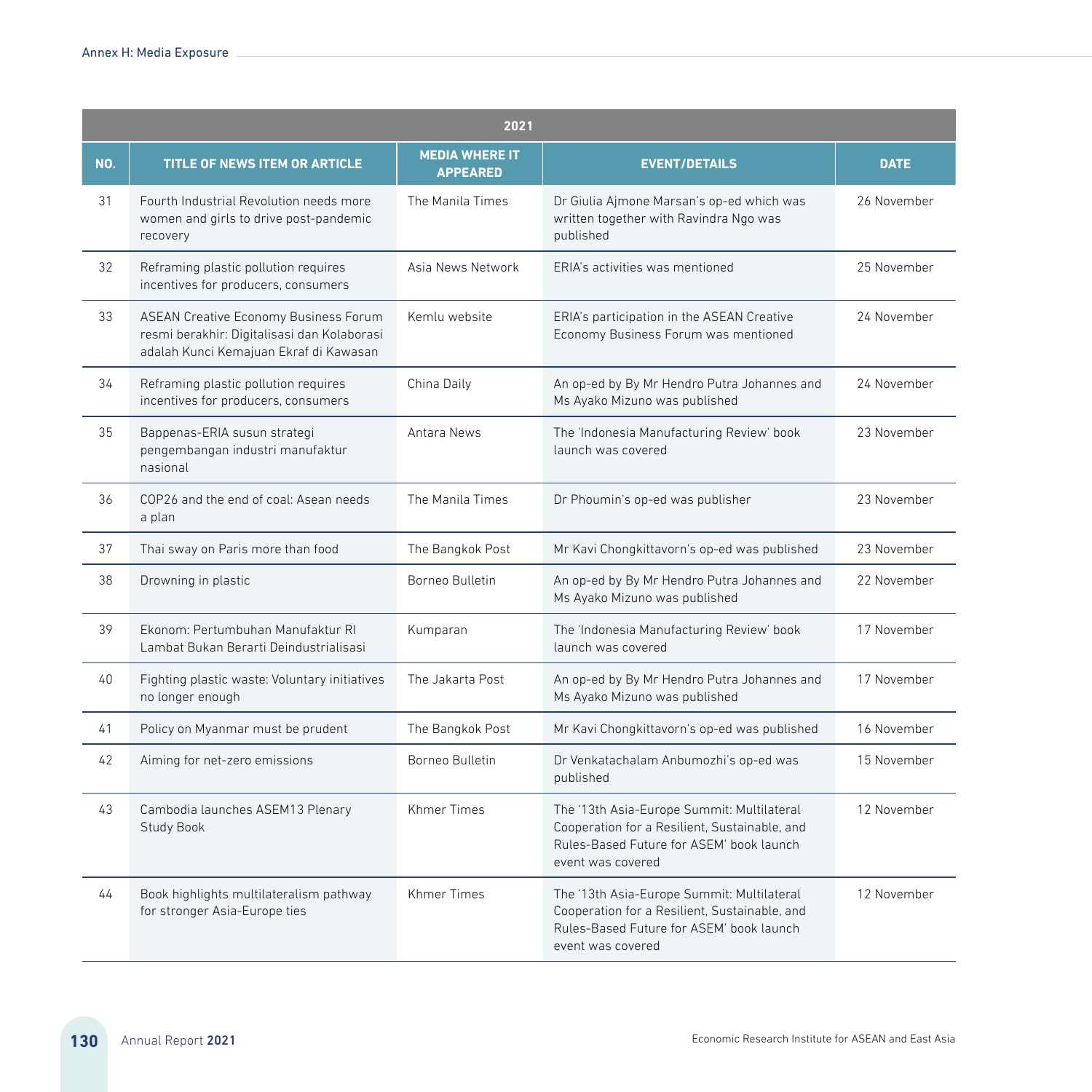|     | 2021                                                                                                       |                                          |                                                                                                                                |             |  |
|-----|------------------------------------------------------------------------------------------------------------|------------------------------------------|--------------------------------------------------------------------------------------------------------------------------------|-------------|--|
| NO. | TITLE OF NEWS ITEM OR ARTICLE                                                                              | <b>MEDIA WHERE IT</b><br><b>APPEARED</b> | <b>EVENT/DETAILS</b>                                                                                                           | <b>DATE</b> |  |
| 45  | Plastic waste: Voluntary initiatives alone<br>are no longer enough                                         | The Manila Times                         | An op-ed by By Mr Hendro Putra Johannes and<br>Ms Ayako Mizuno was published                                                   | 11 November |  |
| 46  | Climate action will benefit economies as<br>well as people                                                 | Global China Daily                       | Dr Venkatachalam Anbumozhi's op-ed was<br>published                                                                            | 10 November |  |
| 47  | Thailand's high stakes for Apec 2022                                                                       | The Bangkok Post                         | Mr Kavi Chongkittavorn's op-ed was published                                                                                   | 09 November |  |
| 48  | The ESG Practices Of Chinese State-<br>Owned Enterprises In Cambodia - Analysis                            | ISEAS - Yusof Ishak<br>Institute         | ERIA's research was cited                                                                                                      | 08 November |  |
| 49  | Can Glasgow COP 26 Save the Planet?<br>Transforming Climate Fatigue into People<br>Centric Climate Actions | The Market Screener                      | Dr Venkatachalam Anbumozhi's op-ed was<br>published                                                                            | 04 November |  |
| 50  | Cambodia takes to global stage again                                                                       | The Bangkok Post                         | Mr Kavi Chongkittavorn's op-ed was published                                                                                   | 02 November |  |
| 51  | Japan set to take lead in achieving Asian<br>net-zero goals                                                | The Japan Times                          | ERIA's activities was mentioned                                                                                                | 01 November |  |
| 52  | For Future Sake                                                                                            | The Borneo Bulletin                      | 14th ERIA Governing Board Meeting was<br>covered                                                                               | 01 November |  |
| 53  | India's Big Promises on ASEAN-Focused<br>Projects - How Have They Fared?                                   | The Wire                                 | ERIA's research was mentioned                                                                                                  | 29 October  |  |
| 54  | Jokowi floats CPO export ban. Infeasible,<br>experts say                                                   | The Jakarta Post                         | Dr Alloysius Joko Purwanto was cited                                                                                           | 27 October  |  |
| 55  | Technology key to ensuring sustainability                                                                  | The Borneo Bulletin                      | Prof Hidetoshi Nishimura's participation in The<br><b>ASEAN Business and Investment Forum was</b><br>reported                  | 26 October  |  |
| 56  | ERIA President: ASEAN Should Focus on<br>Digital Tech for Supply Chain Resilience                          | The Market Screener                      | Prof Hidetoshi Nishimura's participation in The<br>ASEAN Business and Investment Forum was<br>reported                         | 26 October  |  |
| 57  | China's inclusion in CPTPP to give ASEAN<br>shot in the arm                                                | The Edge Markets                         | Dr Aladdin Rillo was quoted                                                                                                    | 26 October  |  |
| 58  | Asean leaders face off with big powers                                                                     | The Bangkok Post                         | Mr Kavi Chongkittavorn's op-ed was published                                                                                   | 26 October  |  |
| 59  | Converting Northeast as economic hotspot<br>can energise ASEAN-India partnership                           | The Economic Times                       | Dr Venkatachalam Anbumozhi's participation<br>in a webinar 'Harnessing Connectivity and<br>Supply Chain Resilience was covered | 21 October  |  |
| 60  | Boosting human rights in Thailand                                                                          | The Bangkok Post                         | Mr Kavi Chongkittavorn's op-ed was published                                                                                   | 19 October  |  |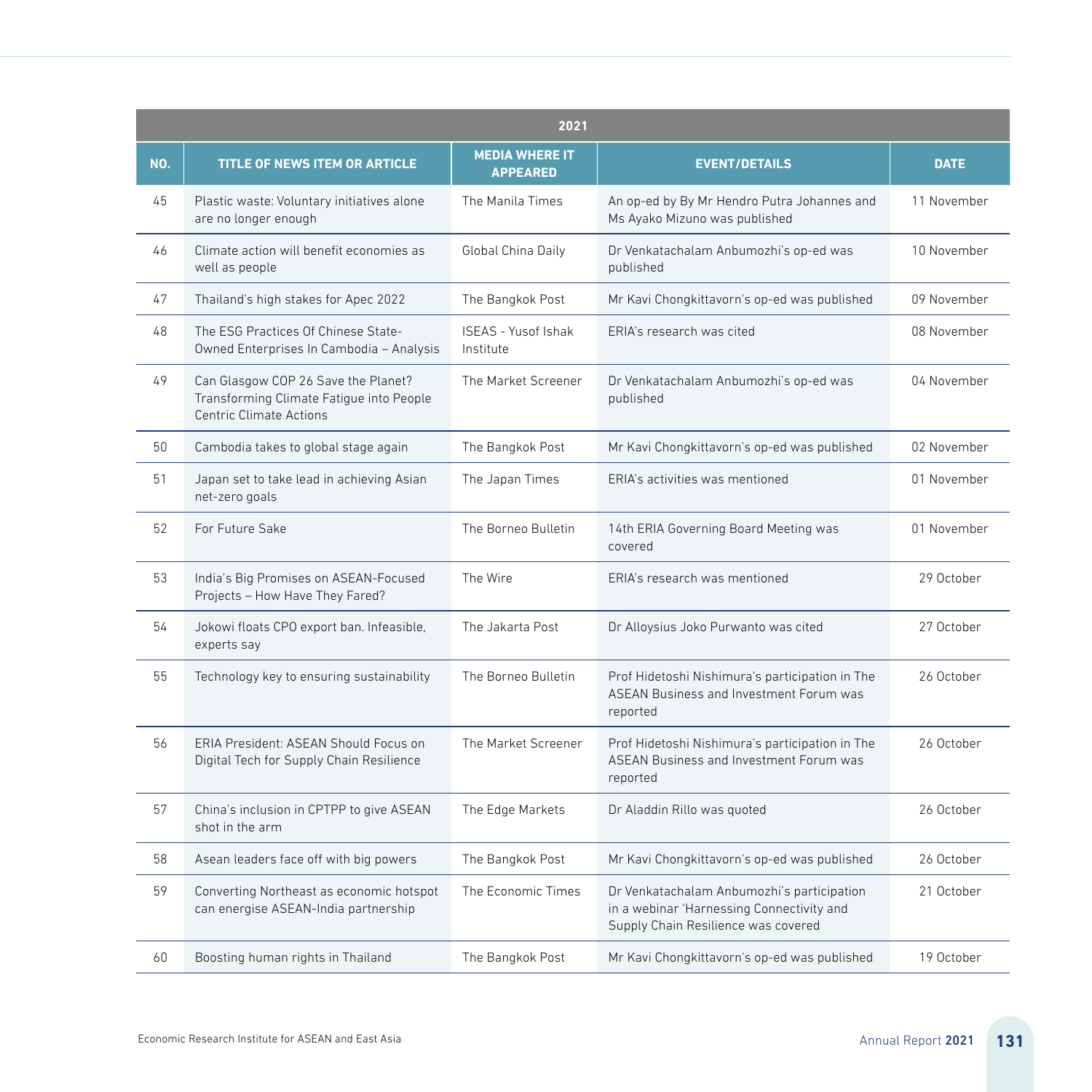|     | 2021                                                                                                                   |                                          |                                                                                                                          |             |  |
|-----|------------------------------------------------------------------------------------------------------------------------|------------------------------------------|--------------------------------------------------------------------------------------------------------------------------|-------------|--|
| NO. | <b>TITLE OF NEWS ITEM OR ARTICLE</b>                                                                                   | <b>MEDIA WHERE IT</b><br><b>APPEARED</b> | <b>EVENT/DETAILS</b>                                                                                                     | <b>DATE</b> |  |
| 61  | Dual task: Save Asean, save Myanmar                                                                                    | The Bangkok Post                         | Mr Kavi Chongkittavorn's op-ed was published                                                                             | 12 October  |  |
| 62  | ASEAN raises US\$10 million in<br>humanitarian aid for crisis-hit Myanmar                                              | The Scoop                                | The 10th ERIA Editors' Roundtable:<br>'Overcoming COVID-19: From Adversity to<br>Opportunity' was covered                | 09 October  |  |
| 63  | Partisipasi Perempuan untuk Dapat Akses<br>Lebih Tinggi Kian Dibutuhkan di ASEAN                                       | Kompas                                   | Prof Akiko Yamanaka's participation in a<br>webinar titled 'Women's Participation in the<br>Digital Economy' was covered | 09 October  |  |
| 64  | After 130 km flight test, BioAvtur<br>progresses to pre-commercial stage                                               | The Jakarta Post                         | Dr Alloysius Joko Purwanto was cited                                                                                     | 08 October  |  |
| 65  | Digitalisasi Bantu Perempuan Pulihkan<br>Fkonomi                                                                       | Valid News                               | Prof Akiko Yamanaka's participation in a<br>webinar titled 'Women's Participation in the<br>Digital Economy' was covered | 08 October  |  |
| 66  | Menteri PPPA Percepat Pemberdayaan<br>Perempuan Lewat Ekonomi Digital                                                  | Berita Satu                              | Prof Akiko Yamanaka's participation in a<br>webinar titled 'Women's Participation in the<br>Digital Economy' was covered | 08 October  |  |
| 67  | Duh! Pekerja Perempuan di Sektor<br>Teknologi Masih Timpang                                                            | Warta Ekonomi                            | Prof Akiko Yamanaka's participation in a<br>webinar titled 'Women's Participation in the<br>Digital Economy' was covered | 08 October  |  |
| 68  | Percepat Pemberdayaan Ekonomi<br>Perempuan di ASEAN, Tingkatkan<br>Digitalisasi Ekonomi & Pemulihan Inklusif<br>Gender | Kontan                                   | Prof Akiko Yamanaka's participation in a<br>webinar titled 'Women's Participation in the<br>Digital Economy' was covered | 07 October  |  |
| 69  | Need to standardise travel and health<br>protocols across countries: Asean<br>ministers                                | The Straits Times                        | Dr Aladdin Rillo was quoted                                                                                              | 06 October  |  |
| 70  | Asean can live with Quad and Aukus                                                                                     | The Bangkok Post                         | Mr Kavi Chongkittavorn's op-ed was published                                                                             | 05 October  |  |
| 71  | Ministerial meeting backs need to strive<br>for Paris Agreement                                                        | S&P Global                               | ERIA's research was mentioned                                                                                            | 04 October  |  |
| 72  | On Aukus, did Locsin speak for the<br>President?                                                                       | The Manila Times                         | Mr Kavi Chongkittavorn was quoted                                                                                        | 03 October  |  |
| 73  | Brunei banks on technology to preserve its<br>economic lifeline: fossil fuel                                           | Eco Business                             | ERIA's research was mentioned                                                                                            | 02 October  |  |
| 74  | AUKUS threatens, not just China                                                                                        | <b>Khmer Times</b>                       | Mr Kavi Chongkittavorn was quoted                                                                                        | 01 October  |  |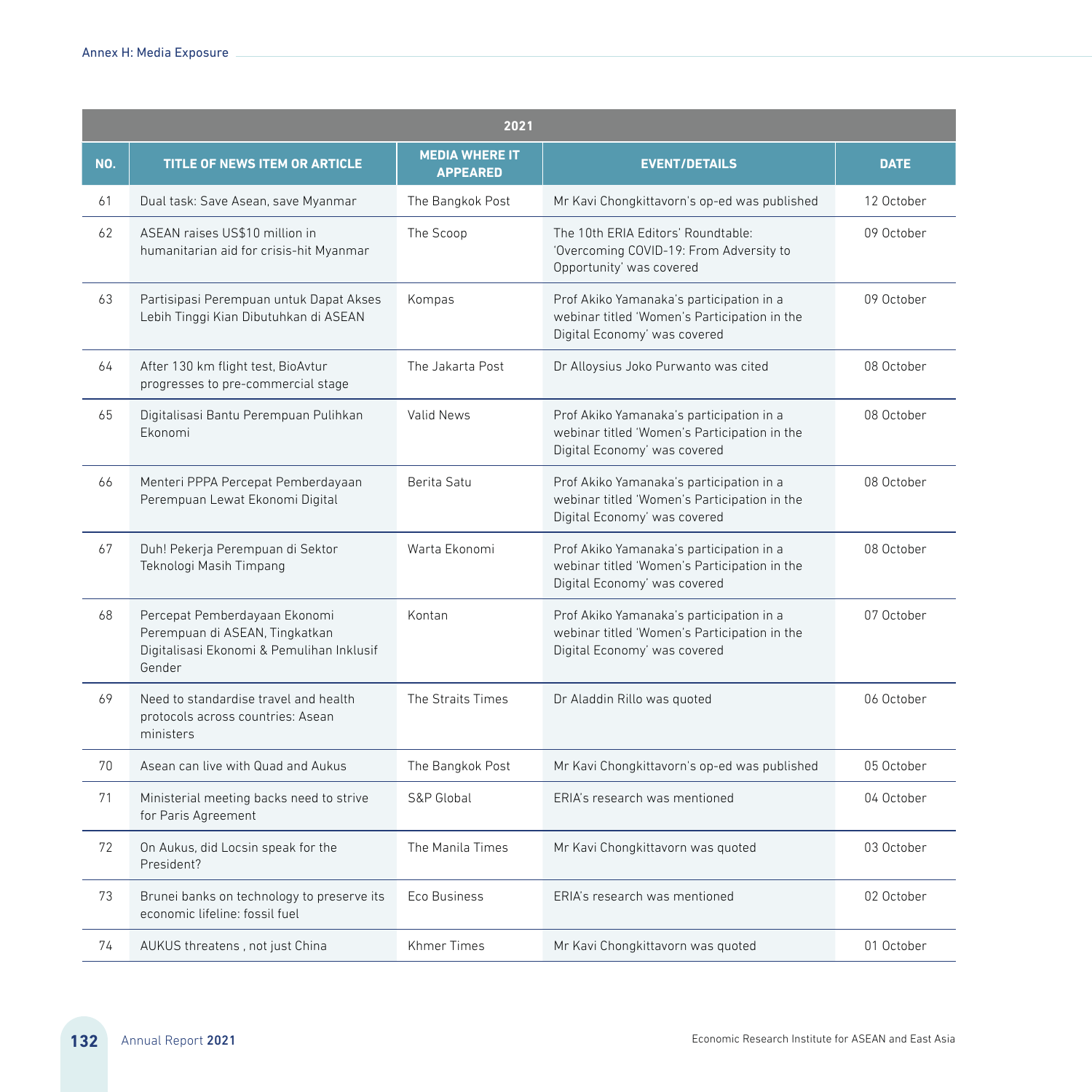|     | 2021                                                                                                      |                                          |                                                                                                        |              |  |
|-----|-----------------------------------------------------------------------------------------------------------|------------------------------------------|--------------------------------------------------------------------------------------------------------|--------------|--|
| NO. | <b>TITLE OF NEWS ITEM OR ARTICLE</b>                                                                      | <b>MEDIA WHERE IT</b><br><b>APPEARED</b> | <b>EVENT/DETAILS</b>                                                                                   | <b>DATE</b>  |  |
| 75  | Role of natural gas in low-carbon future on<br>focus at GECF workshop                                     | The Gulf Times                           | ERIA's participation in GECF 4th Workshop on<br>the Promotion of Natural Gas Demand, was<br>recorded   | 30 September |  |
| 76  | Decarbonisation, the SE Asian way                                                                         | The Bangkok Post                         | The 4th East Asia Energy Forum, held on 13<br>September was featured                                   | 29 September |  |
| 77  | Thailand's 'Next Normal' vision at UN                                                                     | The Bangkok Post                         | Mr Kavi Chongkittavorn's op-ed was published                                                           | 28 September |  |
| 78  | Southeast Asia's balancing act between its<br>climate goals and other priorities                          | ABS-CBN news                             | The 4th East Asia Energy Forum, held on 13<br>September was featured                                   | 27 September |  |
| 79  | Penggunaan BBN Dari Minyak Sawit di<br>Indonesia Sangat Besar, Tapi Lahan Kelapa<br>Sawit Semakin Sedikit | Tribun Jabar                             | Dr Alloysius Joko Purwanto was quoted                                                                  | 25 September |  |
| 80  | Kendaraan Listrik Opsi Transportasi<br>Ramah Lingkungan                                                   | Dunia Energi                             | Dr Alloysius Joko Purwanto was quoted                                                                  | 24 September |  |
| 81  | Ranlis Opsi Efektif Penyediaan<br>Transportasi Ramah Lingkungan                                           | Radar Bali                               | Dr Alloysius Joko Purwanto was quoted                                                                  | 24 September |  |
| 82  | Pemulihan Ekonomi Sedang Berlangsung<br>di Tengah Puncak Covid-19                                         | Kompasiana                               | Dr Aladdin Rillo was quoted                                                                            | 24 September |  |
| 83  | Recycling start-ups say funding still<br>challenging                                                      | The Jakarta Post                         | "RKC-MPD webinar 'How Private Companies in<br>Indonesia Combat Marine Plastic Debris' was<br>recorded" | 24 September |  |
| 84  | Digitalization And RCEP To Boost Regional<br>Economic Integration                                         | Eurasia Review                           | Dr Aladdin Rillo was quoted                                                                            | 23 September |  |
| 85  | Decarbonization, the Southeast Asian Way                                                                  | Reporting ASEAN                          | The 4th East Asia Energy Forum, held on 13<br>September was featured                                   | 23 September |  |
| 86  | We must end torture in all its forms                                                                      | The Bangkok Post                         | Mr Kavi Chongkittavorn's op-ed was published                                                           | 21 September |  |
| 87  | Senate approves draft laws on RCEP,<br>bilateral FTA with China                                           | The Phnom Penh<br>Post                   | FRIA's research was mentioned                                                                          | 21 September |  |
| 88  | Meeting highlights ASEAN-UK<br>commitment to bilateral trade                                              | Borneo Bulletin                          | ERIA's research was mentioned                                                                          | 18 September |  |
| 89  | India, East Asian partners collaboration<br>to benefit health infra amidst COVID-19:<br>Anupriya Patel    | Biospectrum                              | ERIA's research was mentioned                                                                          | 16 September |  |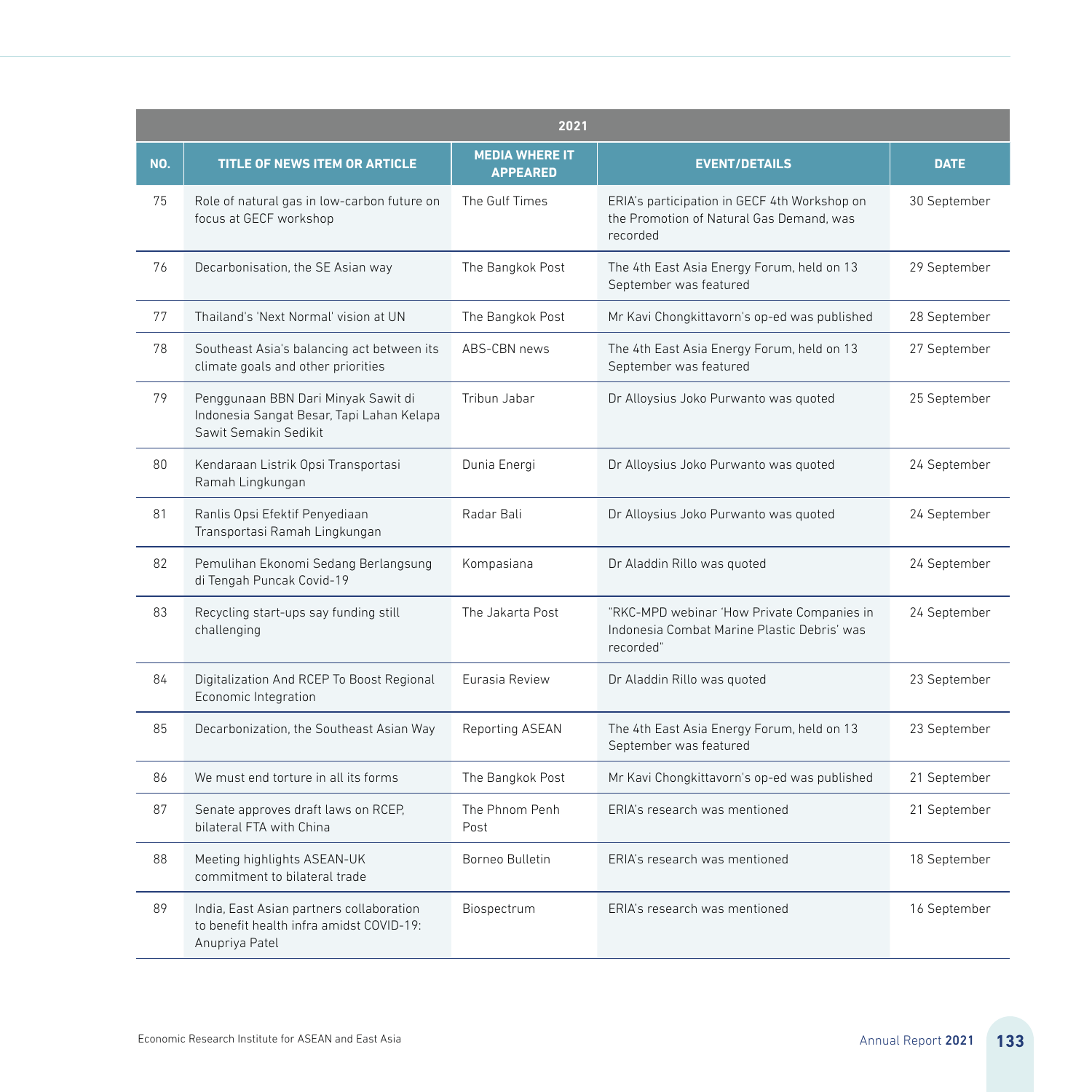|     | 2021                                                                                               |                                          |                                                                                                                                                           |              |  |
|-----|----------------------------------------------------------------------------------------------------|------------------------------------------|-----------------------------------------------------------------------------------------------------------------------------------------------------------|--------------|--|
| NO. | <b>TITLE OF NEWS ITEM OR ARTICLE</b>                                                               | <b>MEDIA WHERE IT</b><br><b>APPEARED</b> | <b>EVENT/DETAILS</b>                                                                                                                                      | <b>DATE</b>  |  |
| 90  | Cambodia seeks clean affordable<br>technologies in energy development                              | <b>Khmer Times</b>                       | The 4th East Asia Energy Forum, held on 13<br>September was featured                                                                                      | 15 September |  |
| 91  | UK-ASEAN Joint declaration                                                                         | UK Government<br>website                 | ERIA's research was mentioned                                                                                                                             | 15 September |  |
| 92  | Biden's doctrine and regional fallout                                                              | The Bangkok Post                         | Mr Kavi Chongkittavorn's op-ed was published                                                                                                              | 14 September |  |
| 93  | Palm oil-based jet fuel makes late debut<br>in Indonesia                                           | The Jakarta Post                         | Dr Alloysius Joko Purwanto was cited                                                                                                                      | 13 September |  |
| 94  | Palm oil-based jet fuel finally makes its<br>debut in Indonesia                                    | The Star                                 | Dr Alloysius Joko Purwanto was quoted                                                                                                                     | 12 September |  |
| 95  | 6th Webinar "Promoting Green Growth and<br>Energy Transition in ASEAN region"                      | DISG's YouTube                           | Dr Lurong Chen's participation was recorded<br>and posted in DISG's YouTube                                                                               | 10 September |  |
| 96  | Thailand plans cultural centre in China                                                            | The Bangkok Post                         | Mr Kavi Chongkittavorn's op-ed was published                                                                                                              | 07 September |  |
| 97  | AMEICC monthly newsletter volume 11                                                                | AMEICC monthly<br>newsletter             | Dr Han Phoumin's participation in The 6th<br>DISG Webinar of the Series: 'Promoting Green<br>Growth and Energy Transition in ASEAN<br>region' was covered | 02 September |  |
| 98  | Biden's fault lines in SE Asia                                                                     | The Bangkok Post                         | Mr Kavi Chongkittavorn's op-ed was published                                                                                                              | 31 August    |  |
| 99  | ASEAN remains a fast growing region<br>despite the pandemic                                        | Borneo Bulletin                          | ERIA's research was mentioned                                                                                                                             | 31 August    |  |
| 100 | As Asean's foot-dragging fuels anger in<br>Myanmar, what next for 'special envoy'<br>Erywan Yusof? | South China Morning<br>Post              | Mr Kavi Chongkittavorn was quoted                                                                                                                         | 28 August    |  |
| 101 | Ripe time to give ICT education for girls<br>a boost                                               | The Bangkok Post                         | ERIA's research was mentioned                                                                                                                             | 25 August    |  |
| 102 | Washington gets serious about the Mekong                                                           | Nikkei Asia                              | Mr Kavi Chongkittavorn was quoted                                                                                                                         | 25 August    |  |
| 103 | Taliban 2.0: Regional, global impacts                                                              | The Bangkok Post                         | Mr Kavi Chongkittavorn's op-ed was published                                                                                                              | 24 August    |  |
| 104 | Focus on ASEAN-partners trade,<br>investment progress                                              | Borneo Bulletin                          | ERIA's participation in the 10th SEOM-East Asia<br>Summit (EAS) Consultations was reported                                                                | 20 August    |  |
| 105 | US-Thai Cobra Gold drills wither at 40                                                             | The Bangkok Post                         | Mr Kavi Chongkittavorn's op-ed was published                                                                                                              | 17 August    |  |
| 106 | Asean at 54: In need of some speed                                                                 | The Bangkok Post                         | Mr Kavi Chongkittavorn's op-ed was published                                                                                                              | 10 August    |  |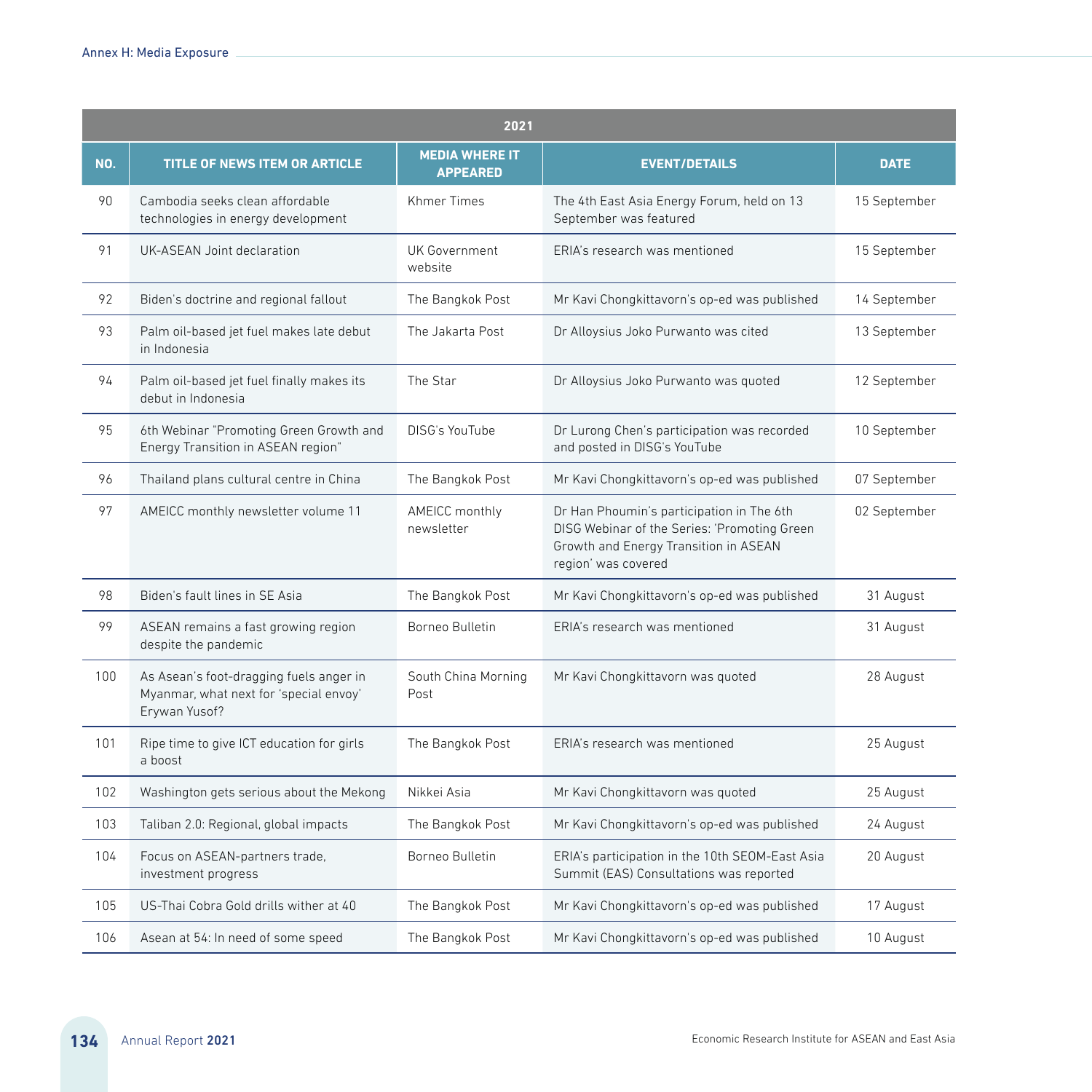|     | 2021                                                                                                   |                                          |                                                                                                             |             |  |
|-----|--------------------------------------------------------------------------------------------------------|------------------------------------------|-------------------------------------------------------------------------------------------------------------|-------------|--|
| NO. | TITLE OF NEWS ITEM OR ARTICLE                                                                          | <b>MEDIA WHERE IT</b><br><b>APPEARED</b> | <b>EVENT/DETAILS</b>                                                                                        | <b>DATE</b> |  |
| 107 | Trade draft laws 'effective in 2021'                                                                   | The Phnom Penh<br>Post                   | ERIA's research was mentioned                                                                               | 05 August   |  |
| 108 | US urges Asean to stand up to China                                                                    | The Bangkok Post                         | Mr Kavi Chongkittavorn's op-ed was published                                                                | 03 August   |  |
| 109 | Hydrogen economy can help reduce<br>greenhouse gases: Minister                                         | Daily Express                            | ERIA's research was mentioned                                                                               | 28 July     |  |
| 110 | Brunei's chairmanship is truly Asean                                                                   | The Bangkok Post                         | Mr Kavi Chongkittavorn's op-ed was published                                                                | 27 July     |  |
| 111 | Hydrogen economy can help Malaysia<br>reduce greenhouse gases, says minister                           | The Edge Markets                         | FRIA's research was mentioned                                                                               | 27 July     |  |
| 112 | New US push: Vaccine and Mekong                                                                        | The Bangkok Post                         | Mr Kavi Chongkittavorn's op-ed was published                                                                | 20 July     |  |
| 113 | East Asia must embrace greater labor<br>mobility after the pandemic                                    | Nikkei Asia                              | Dr Rashesh's op-ed was published                                                                            | 17 July     |  |
| 114 | 'Businesses need more information on<br>how to profit from trade deal'                                 | <b>Khmer Times</b>                       | FRIA's activities was covered                                                                               | 16 July     |  |
| 115 | Japan-Australia Ministerial Economic<br>Dialogue                                                       | Trade Minister AU                        | ERIA's activities was covered                                                                               | 15 July     |  |
| 116 | How will East Asia's Digital Transformation<br>Change the Global Value Chain? #2<br>Presentation 2     | RIETI's YouTube                          | Dr Lurong Chen's participation in RIETI-ERIA<br>Open BBL Webinar, recorded and posted in<br>RIETI's YouTube | 15 July     |  |
| 117 | Moscow Reasserts Itself in Southeast Asia                                                              | The Irrawady                             | Mr Kavi Chongkittavorn's op-ed was published                                                                | 14 July     |  |
| 118 | Russia is back and it's a little bit better                                                            | The Bangkok Post                         | Mr Kavi Chongkittavorn's op-ed was published                                                                | 13 July     |  |
| 119 | Israeli tech helping Southeast Asian<br>farmers                                                        | Far Eastern<br>Agriculture               | ERIA's research was mentioned                                                                               | 12 July     |  |
| 120 | On road to recovery                                                                                    | Borneo Bulletin                          | ERIA's activities was covered                                                                               | 10 July     |  |
| 121 | Can Thailand's vibrant media be self-<br>regulated?                                                    | The Bangkok Post                         | Mr Kavi Chongkittavorn's op-ed was published                                                                | 06 July     |  |
| 122 | ASEAN takes on Circular Economy as part<br>of priority agenda                                          | <b>Thailand Business</b><br>News         | FRIA's activities was covered                                                                               | 05 July     |  |
| 123 | ASEAN Cold Chain Logistics Market -<br>Growth, Trends, COVID-19 Impact, and<br>Forecasts (2021 - 2026) | Yahoo Finance                            | ERIA's research was mentioned                                                                               | 02 July     |  |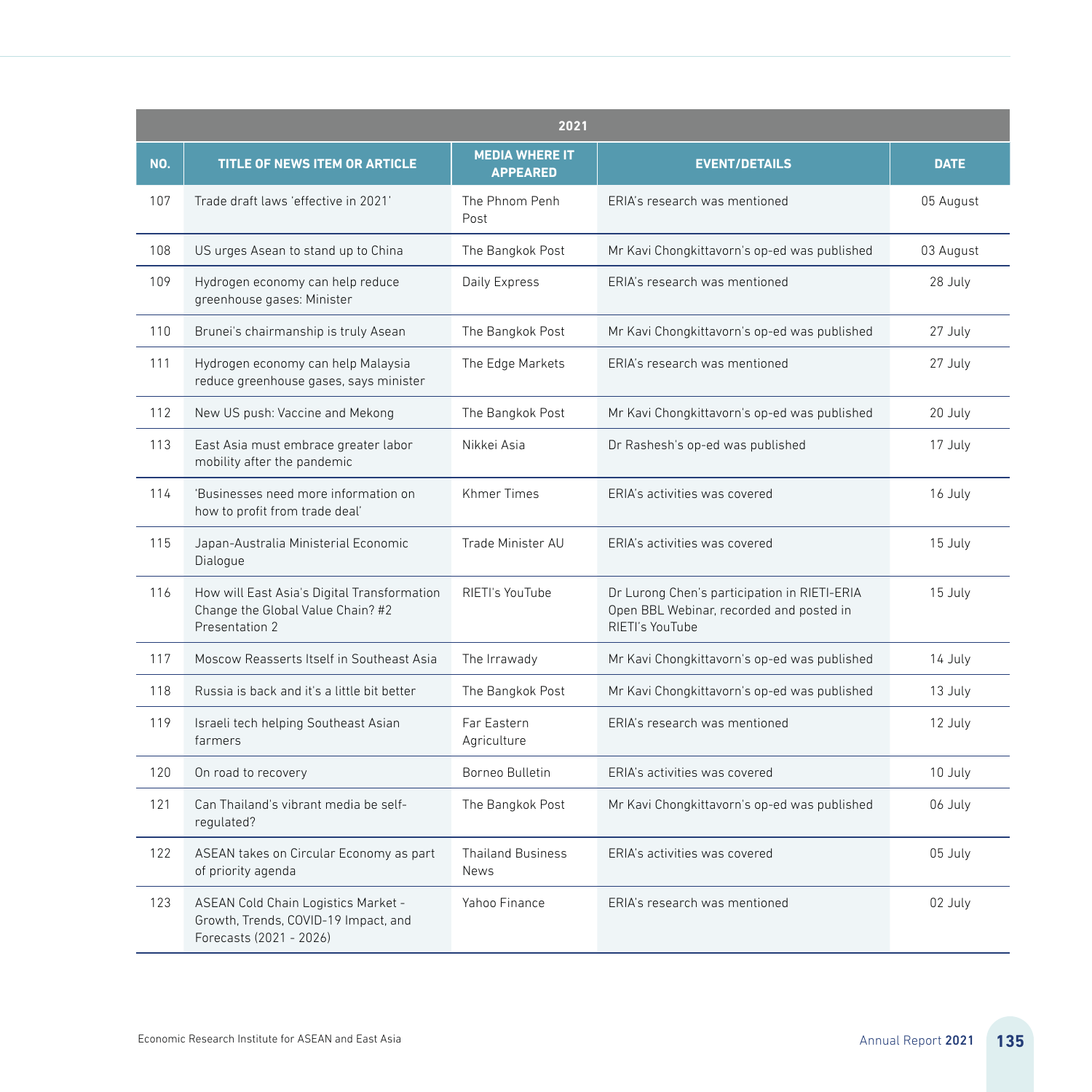|     | 2021                                                                                                                                                |                                                       |                                                                                                |             |  |
|-----|-----------------------------------------------------------------------------------------------------------------------------------------------------|-------------------------------------------------------|------------------------------------------------------------------------------------------------|-------------|--|
| NO. | <b>TITLE OF NEWS ITEM OR ARTICLE</b>                                                                                                                | <b>MEDIA WHERE IT</b><br><b>APPEARED</b>              | <b>EVENT/DETAILS</b>                                                                           | <b>DATE</b> |  |
| 124 | Sustainability in palm oil industry                                                                                                                 | Borneo Bulletin                                       | Dr Anbu's op-ed was published                                                                  | 01 July     |  |
| 125 | Carbon capture technology an important<br>pillar for Southeast Asia to tackle climate<br>change, say experts                                        | Channel News Asia                                     | FRIA's activities was covered                                                                  | 01 July     |  |
| 126 | "Digital and Space-Based Technologies for<br>Climate Change Adaptation and Resilience"                                                              | Asia Pacific Tech<br>Monitor                          | Dr Venkatachalam Anbumozhi's op-ed                                                             | 01 July     |  |
| 127 | CPTPP procrastination not an option                                                                                                                 | The Bangkok Post                                      | Mr Kavi Chongkittavorn's op-ed was published                                                   | 29 June     |  |
| 128 | Toward sustainable palm oil production<br>and trade                                                                                                 | The Jakarta Post                                      | Dr Anbu's op-ed was published                                                                  | 28 June     |  |
| 129 | The First Asian Carbon Capture Utilization<br>And Storage Network Has Launched                                                                      | Carbon Herald                                         | The First Asia CCUS Network Forum which<br>was co-hosted by ERIA and METI Japan was<br>covered | 25 June     |  |
| 130 | "JOGMEC Participation in the 1st Asia<br><b>CCUS Network Forum</b><br>:Promoting International Cooperation to<br>Achieve Carbon Neutrality in Asia" | Japan Oil, Gas, and<br>Metals National<br>Corporation | The First Asia CCUS Network Forum which<br>was co-hosted by ERIA and METI Japan was<br>covered | 25 June     |  |
| 131 | China 'needs a future coal industry, not a<br>future without coal'                                                                                  | Hellenic Shipping<br><b>News</b>                      | The First Asia CCUS Network Forum which<br>was co-hosted by ERIA and METI Japan was<br>covered | 24 June     |  |
| 132 | Acting Assistant Secretary for FECM Dr.<br>Wilcox Gives Remarks at First Asia CCUS<br>Network Forum                                                 | Office of Fossil<br>Energy                            | The First Asia CCUS Network Forum which<br>was co-hosted by ERIA and METI Japan was<br>covered | 24 June     |  |
| 133 | ERIA Economic Research Institute for<br>ASEAN and E: Global E-commerce<br>Partnership Gains Two New Members                                         | Market Scener                                         | ERIA's activities was covered                                                                  | 23 June     |  |
| 134 | JAPAN'S J-POWER JOINS ASIA CCUS<br><b>NFTWORK</b>                                                                                                   | Natural Gas World                                     | The First Asia CCUS Network Forum which<br>was co-hosted by ERIA and METI Japan was<br>covered | 23 June     |  |
| 135 | Clean tech an 'urgent need' in Cambodia's<br>climate battle                                                                                         | Phnom Penh Post                                       | The First Asia CCUS Network Forum which<br>was co-hosted by ERIA and METI Japan was<br>covered | 23 June     |  |
| 136 | RCEP could be ratified on Jan 1: ministry                                                                                                           | Phnom Penh Post                                       | FRIA's research was mentioned                                                                  | 22 June     |  |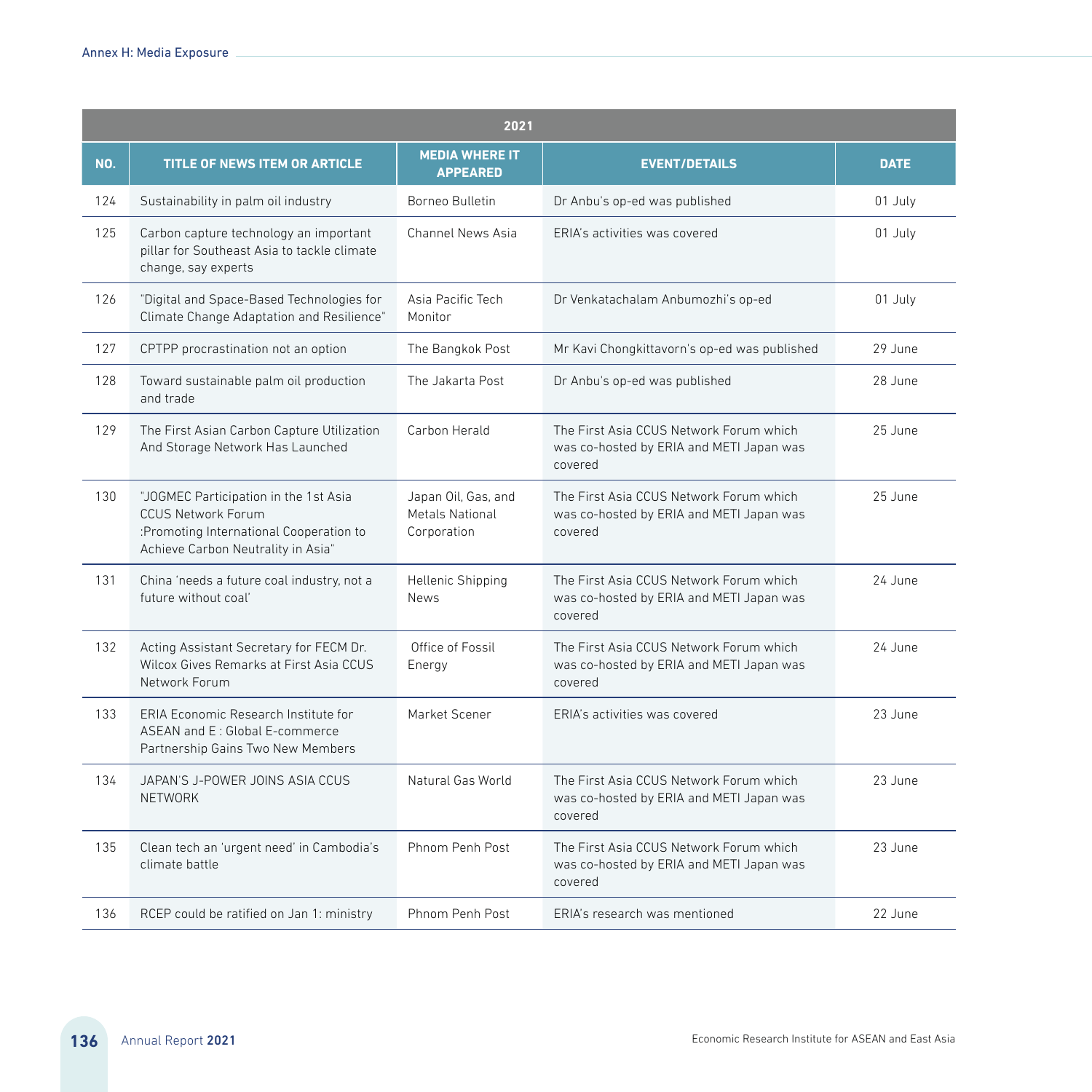|     | 2021                                                                                                                                              |                                               |                                                                                                |             |  |
|-----|---------------------------------------------------------------------------------------------------------------------------------------------------|-----------------------------------------------|------------------------------------------------------------------------------------------------|-------------|--|
| NO. | TITLE OF NEWS ITEM OR ARTICLE                                                                                                                     | <b>MEDIA WHERE IT</b><br><b>APPEARED</b>      | <b>EVENT/DETAILS</b>                                                                           | <b>DATE</b> |  |
| 137 | Japan, Southeast Asia launch emissions-<br>cut project                                                                                            | <b>NHK World</b>                              | The First Asia CCUS Network Forum which<br>was co-hosted by ERIA and METI Japan was<br>covered | 22 June     |  |
| 138 | Japan drives co-operation on carbon<br>capture                                                                                                    | Argus Media                                   | The First Asia CCUS Network Forum which<br>was co-hosted by ERIA and METI Japan was<br>covered | 22 June     |  |
| 139 | The Hydrogen Stream: Off-grid hydrogen<br>power solution based on alkaline fuel<br>cell from Israel, first green hydrogen<br>production in Russia | PV magazine                                   | The First Asia CCUS Network Forum which<br>was co-hosted by ERIA and METI Japan was<br>covered | 22 June     |  |
| 140 | Can we build back better by Oct 15?                                                                                                               | Bangkok Post                                  | Mr Kavi Chongkittavorn's op-ed was published                                                   | 22 June     |  |
| 141 | Updates on the ASEAN Economic<br>Community' ASEAN Economic Integration<br><b>Brief</b>                                                            | AEIB                                          | ERIA's activities was covered                                                                  | 22 June     |  |
| 142 | Japan proposes \$10 bil in finance for<br>ASEAN renewables, LNG to aid energy<br>transition                                                       | S&P Global                                    | ERIA's research was mentioned                                                                  | 21 June     |  |
| 143 | Southeast Asia looks to Israeli tech to<br>improve farming techniques                                                                             | Nikkei Asia                                   | ERIA's research was mentioned                                                                  | 20 June     |  |
| 144 | Towards Sustainable Palm Oil Production<br>And Trade                                                                                              | The ASEAN Post                                | Dr Anbu's op-ed was published                                                                  | 19 June     |  |
| 145 | Artificial Intelligence in South East<br>Asia: Upskilling & Reskilling to Narrow<br>Emerging Digital Divides in the Post-<br>Pandemic Recovery    | The Georgetown<br>Journal of Asian<br>Affairs | Dr Giulia Ajmone Marsan's article was<br>published                                             | 17 June     |  |
| 146 | Asean, China promote Asian values                                                                                                                 | Bangkok Post                                  | Mr Kavi Chongkittavorn's op-ed was published                                                   | 15 June     |  |
| 147 | Agriculture, agrifood challenges<br>highlighted                                                                                                   | Borneo Bulletin                               | Prof Hidetoshi Nishimura was quoted                                                            | 13 June     |  |
| 148 | End India meat ban: envoy                                                                                                                         | Phnom Penh Post                               | ERIA's activities was covered                                                                  | 10 June     |  |
| 149 | Vaccine aid: US catches up with China                                                                                                             | Bangkok Post                                  | Mr Kavi Chongkittavorn's op-ed was published                                                   | 08 June     |  |
| 150 | Cambodia, Kyrgyzstan mull FTA talks                                                                                                               | Phnom Penh Post                               | FRIA's activities was covered                                                                  | 07 June     |  |
| 151 | Dukung Kesetaran Gender di Indonesia,<br>Jepang Kucurkan Dana Rp40 Miliar                                                                         | <b>IDX Channel</b>                            | Dr Fauziah Zen was quoted                                                                      | 05 June     |  |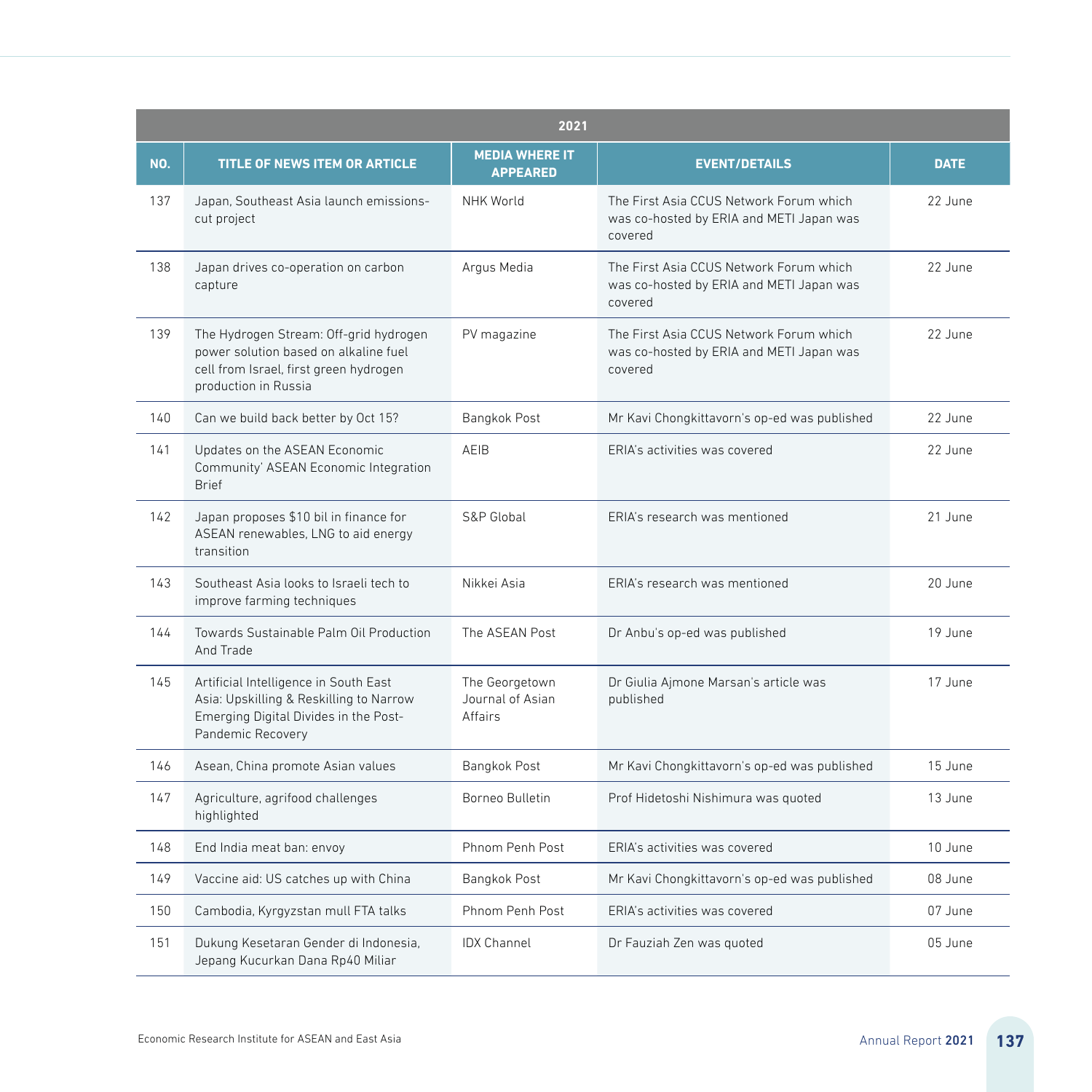|     | 2021                                                                                              |                                          |                                              |             |  |
|-----|---------------------------------------------------------------------------------------------------|------------------------------------------|----------------------------------------------|-------------|--|
| NO. | <b>TITLE OF NEWS ITEM OR ARTICLE</b>                                                              | <b>MEDIA WHERE IT</b><br><b>APPEARED</b> | <b>EVENT/DETAILS</b>                         | <b>DATE</b> |  |
| 152 | Japan seeks 'realistic' energy transition<br>with ASEAN with cleaner fuels                        | S&P Global                               | ERIA's activities was covered                | 04 June     |  |
| 153 | UNFPA and Japan commit to "leaving no<br>one behind" in COVID-19 response                         | Relief Web                               | Dr Fauziah Zen was quoted                    | 04 June     |  |
| 154 | ASEAN. Canada look forward to further<br>discussion on FTA                                        | Fibre 2 Fashion                          | ERIA's research was mentioned                | 02 June     |  |
| 155 | Thailand must get its act together on US                                                          | Bangkok Post                             | Mr Kavi Chongkittavorn's op-ed was published | 01 June     |  |
| 156 | In search of the middle ground                                                                    | Khmer Times                              | Mr Kavi Chongkittavorn's op-ed was published | 01 June     |  |
| 157 | Potential for circular economy to drive<br>Asean economic growth                                  | World News                               | Mr Koji Hachiyama was quoted                 | 31 May      |  |
| 158 | Searca tapped to craft Asean guidelines on<br>use of digital tech in food, agri sector            | <b>Business Mirror</b>                   | FRIA's research was mentioned                | 30 May      |  |
| 159 | With China on the backfoot in the<br>perception war, India needs to step up its<br>game in Africa | India Narratives                         | FRIA's research was mentioned                | 29 May      |  |
| 160 | With China on the backfoot in the<br>perception war, India needs to step up its<br>game in Africa | Social News                              | ERIA's research was mentioned                | 28 May      |  |
| 161 | Searca tapped to help digitalize food sector                                                      | Manila Times                             | ERIA's research was mentioned                | 27 May      |  |
| 162 | ASEAN to receive \$10bn decarbonization<br>support from Japan                                     | Nikkei Asia                              | ERIA's research was mentioned                | 26 May      |  |
| 163 | ASEAN to receive \$10bn decarbonization<br>support from Japan                                     | Nikkei Asia                              | ERIA's research was mentioned                | 26 May      |  |
| 164 | Thailand tightens information law                                                                 | Bangkok Post                             | Mr Kavi Chongkittavorn's op-ed was published | 25 May      |  |
| 165 | Potential for circular economy to drive<br>Asean economic growth                                  | Edge Markets                             | Mr Koji Hachiyama was quoted                 | 24 May      |  |
| 166 | Negara ASEAN Perlu Tingkatkan Data<br>Management untuk Dorong Upaya<br>Kerjasama                  | Kumparan                                 | Dr Fauziah Zen was quoted                    | 24 May      |  |
| 167 | Give Peace a Chance to End Myanmar Crisis                                                         | Irrawaddy                                | Mr Kavi Chongkittavorn's op-ed was published | 24 May      |  |
| 168 | More efforts urged to resolve Myanmar crisis                                                      | China Daily                              | Mr Kavi Chongkittavorn was quoted            | 20 May      |  |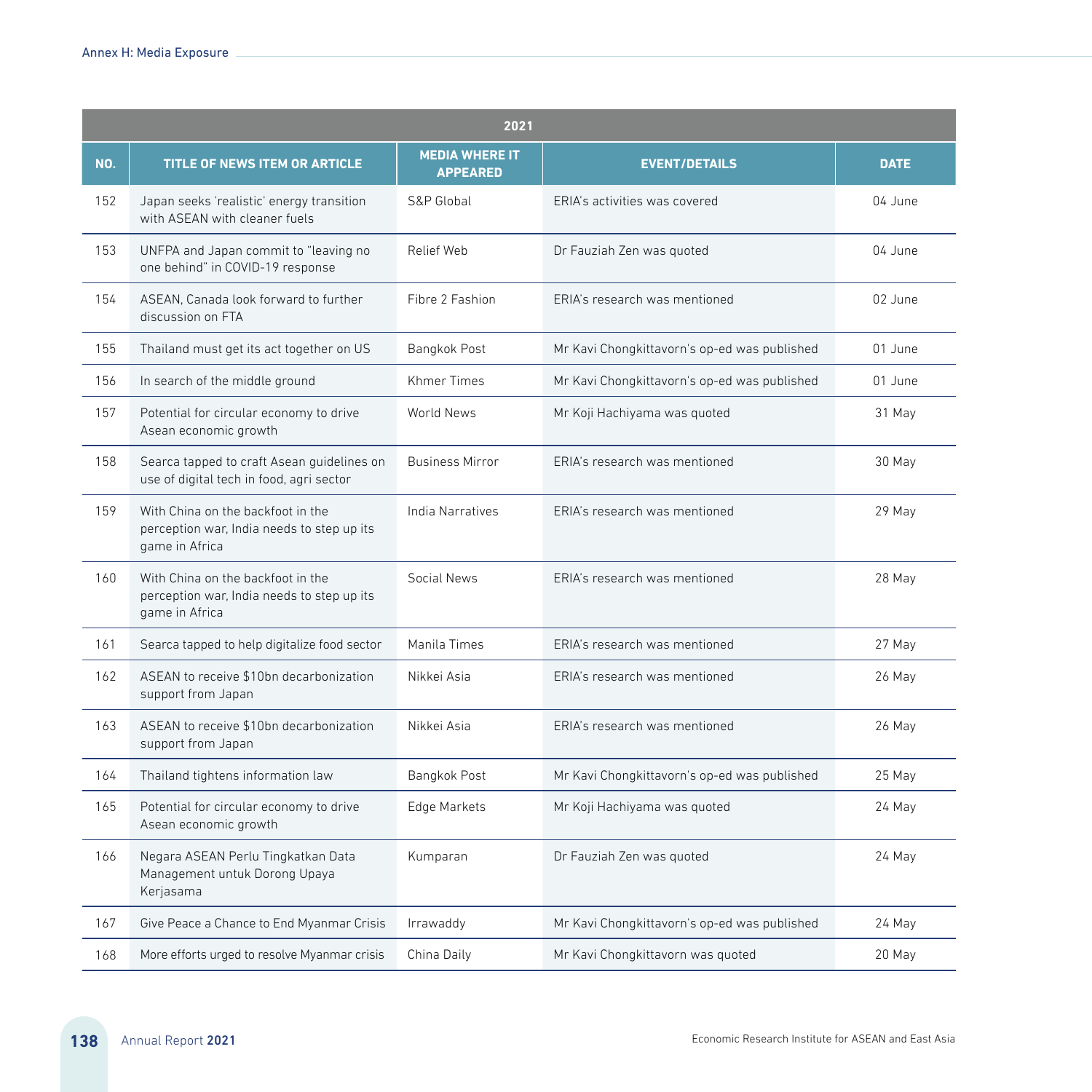|     | 2021                                                                                                                                    |                                                |                                                     |             |  |
|-----|-----------------------------------------------------------------------------------------------------------------------------------------|------------------------------------------------|-----------------------------------------------------|-------------|--|
| NO. | <b>TITLE OF NEWS ITEM OR ARTICLE</b>                                                                                                    | <b>MEDIA WHERE IT</b><br><b>APPEARED</b>       | <b>EVENT/DETAILS</b>                                | <b>DATE</b> |  |
| 169 | Asean must engage with US, China                                                                                                        | Bangkok Post                                   | Mr Kavi Chongkittavorn's op-ed was published        | 18 May      |  |
| 170 | What Will India's Post-COVID Recovery<br>Look Like?                                                                                     | <b>Brink News</b>                              | Dr Venkatachalam Anbumozhi's op-ed was<br>published | 17 May      |  |
| 171 | The Filipino elderly are left behind                                                                                                    | ABS-CBN news                                   | FRIA's research was mentioned                       | 13 May      |  |
| 172 | Implications of new draft law on NGOs                                                                                                   | Bangkok Post                                   | Mr Kavi Chongkittavorn's op-ed was published        | 11 May      |  |
| 173 | What is 'carbon trading' in Hong Kong, and<br>how do renewable energy certificates work<br>under 2050 net-zero emissions target         | South China Morning<br>Post                    | ERIA's research was mentioned                       | 06 May      |  |
| 174 | Can Power help Biden's foreign policy?                                                                                                  | Bangkok Post                                   | Mr Kavi Chongkittavorn's op-ed was published        | 04 May      |  |
| 175 | Managing the Long-term Economic Effects<br>of the Flexible Work Arrangements                                                            | <b>APEC Economic</b><br>Committee              | FRIA's research was mentioned                       | 01 May      |  |
| 176 | Regionalism, multilateralism, and economic<br>integration in ASEAN and East Asia                                                        | Global Solution<br>Journal                     | Prof Hidetoshi Nishimura's article was<br>published | 01 May      |  |
| 177 | Review on the Economics of Hydrogen<br>Production Technology from Renewable<br>Energy and Its Application Evaluation in<br><b>ASEAN</b> | Journal of<br>Global Energy<br>Interconnection | Dr Yanfei Li's article was published                | 01 May      |  |
| 178 | 'Combining gender equality and digital<br>economy in ASEAN'                                                                             | ITALIA-ASEAN<br>Newsletter                     | ERIA's research was mentioned                       | 30 April    |  |
| 179 | 'Combinare uguaglianza di genere ed<br>economia digitale in ASEAN'                                                                      | China Files                                    | ERIA's research was mentioned                       | 30 April    |  |
| 180 | COVID-19 won't rattle East Asian supply<br>chains                                                                                       | East Asia Forum                                | Prof Fukunari Kimura's op-ed was published          | 29 April    |  |
| 181 | Recovery through Regional Cooperation: A<br>COVID-19 Response in South-East Asia                                                        | <b>ESCAP</b>                                   | Dr Aladdin Rillo was quoted                         | 29 April    |  |
| 182 | ASEAN diplomacy buys time for the<br>Tatmadaw                                                                                           | Asia Times                                     | Mr Kavi Chongkittavorn was quoted                   | 27 April    |  |
| 183 | Asean in Myanmar crisis 'driver's seat'                                                                                                 | Bangkok Post                                   | Mr Kavi Chongkittavorn's op-ed was published        | 27 April    |  |
| 184 | Decarbonization transition should leave no<br>one behind, say experts at Rome meeting                                                   | China ORG                                      | Prof Jun Arima was quoted                           | 23 April    |  |
| 185 | Pertaruhan KTT ASEAN: 'Main Cantik' atau<br>Akui Junta Myanmar                                                                          | CNN Indonesia                                  | Mr Kavi Chongkittavorn was quoted                   | 22 April    |  |